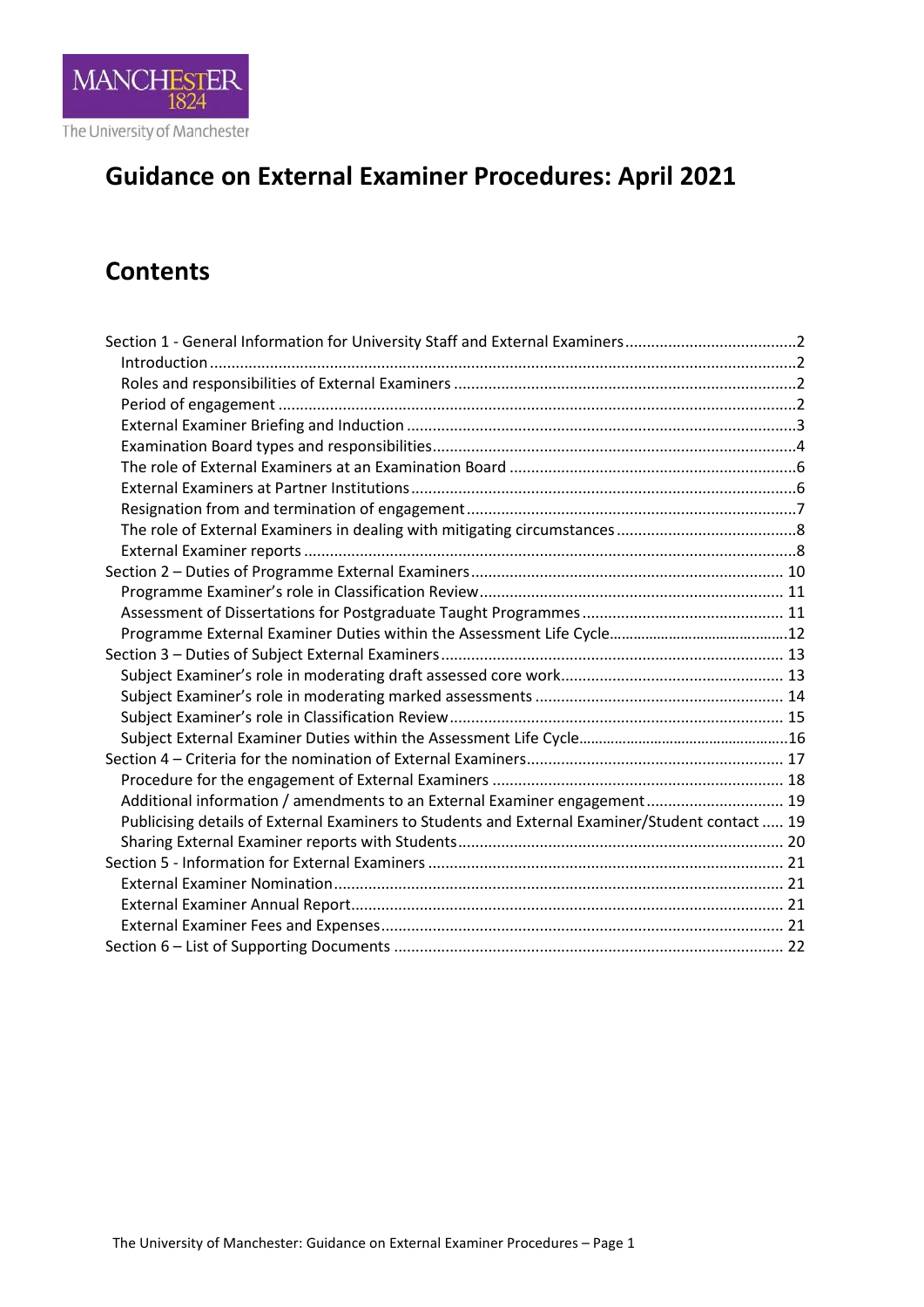# <span id="page-1-0"></span>**Section 1 - General Information for University Staff and External Examiners**

# <span id="page-1-1"></span>**Introduction**

- 1 External Examiners play a vital role in the maintenance of academic standards for taught provision and in ensuring the rigorous but fair assessment of students. This document provides generic information on the role of External Examiners at The University of Manchester and outlines the activities in which they are likely to be involved. It is sent to all new External Examiners, who should read it in conjunction with information sent to them by the School or, in the case of validated provision, the partner institution on behalf of the School for which they act as an External Examiner. The University of Manchester also recognises the important role that its own members of staff play in fulfilling External Examiner duties at other institutions.
- 2 This document applies to undergraduate and postgraduate taught provision within The University of Manchester and partner institutions offering validated awards. It is informed by the *[QAA UK Quality Code for Higher Education](https://www.qaa.ac.uk/quality-code)* (2018) and also includes recommendations from the *[HEA Handbook for External Examiners](https://www.heacademy.ac.uk/system/files/downloads/HE_Academy_External_Examiners_Handbook_2012.pdf)* (2012)*.*

# <span id="page-1-2"></span>**Roles and responsibilities of External Examiners**

- 3 The University of Manchester engages two types of External Examiners: Programme External Examiners and Subject External Examiners (see **Sections 2** and **3** for specific details). In some cases, an External Examiner will have a combined role, i.e. Programme and Subject External Examiner duties.
- 4 The role of an External Examiner is to act as a critical friend, not a marker. The principal responsibilities of External Examiners are to ensure that:
	- A. assessment and examination procedures have been fairly and properly implemented and decisions have been made after due deliberation;
	- B. standards of awards and student performance are at least comparable with those in equivalent higher education institutions.
- 5 The formal responsibility of all External Examiners is to the University's Vice President (Teaching, Learning and Students). External Examiners' annual reports are addressed to the Vice President (although returned to Teaching, Learning and Student Development, TLSD) and External Examiners have the right to make a confidential report to the Vice President at any time. External Examiners' feedback and reports are a key source of information in the monitoring of units and programmes.
- 6 External Examiner reports are shared with students as part of a transparent system of quality assurance based on partnership (see paragraph **73**). However, it is inappropriate for students to approach External Examiners directly about aspects of their learning experience: any such comments should be directed in the first instance to the School or programme team (see paragraph **72**).

# <span id="page-1-3"></span>**Period of engagement**

7 The period of engagement for External Examiners is normally four years, from 1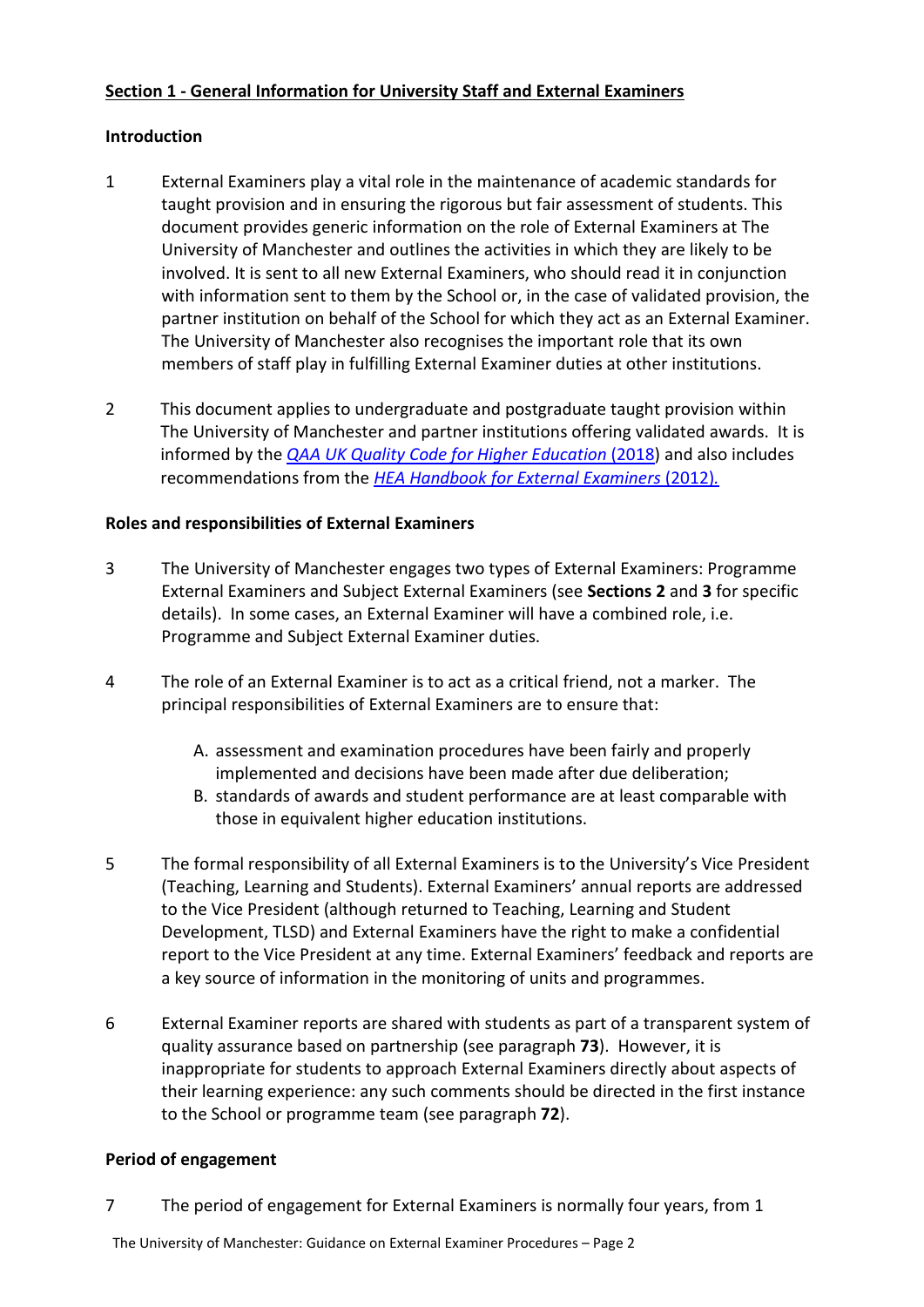October in the year of engagement to 31 December in the year of expiry of engagement. This timeframe enables External Examiners to be involved in assessments and examinations from the start of the academic year and to deal with re-sits.

8 In exceptional circumstances, a case may be made to extend an engagement to five years. All such cases must be approved by the Faculty, and will normally be to accommodate an External Examiner's overall period of tenure at the University in cases where two engagements are held but one has started a year after the other. It may also be appropriate for an External Examiner's engagement to be extended to five years to oversee the final year of a programme that has been withdrawn. Cases based on the fact that there is a small pool of available External Examiners will not normally be considered as grounds for extending engagements since the School should have taken steps to identify a replacement in good time (and also because the issue is liable to reoccur in future years if not addressed). Similarly, extensions will not normally be granted because a programme does not run in all four years of the term of engagement and the External Examiner is not, therefore, actively engaged for the entire period. On approval, the Faculty Vice Dean for Teaching, Learning and Students should notify the TLSD via email of any extensions from four to five years so that a revised letter of engagement can be sent to the External Examiner. If the extension also involves additional or amended duties, the Additional or Amended Duties Form should also be completed (see **Section 6**).

## <span id="page-2-0"></span>**External Examiner Briefing and Induction**

- 9 As part of the University's offer of engagement letter, there is enclosed an outline of the core duties of External Examiners (see **Sections 2 and 3**) and potential grounds for termination of the engagement (see paragraph **27**); but the detailed role of each External will vary according to the discipline, the custom and practices of the Examination Board, and the distribution of responsibilities among the group of External Examiners.
- 10 This guidance document is generic, and so Schools and Programme Teams should provide a localised induction for all External Examiners that outlines institutional and School level procedures, practices and expectations clearly. This may involve either External Examiners attending an induction event held within the relevant School or the information being supplied to the External Examiner in an appropriate form. The induction should be coordinated by the School, or a nominee, as soon as possible after the engagement is confirmed.
- 11 The induction process should also include information about the following:
	- A. for Programme External Examiners: information on the programme, to include the programme handbook, the programme specification and other regulatory material;
	- B. for Subject External Examiners: the above, plus unit specifications for those units within their remit;
	- C. the names of other External Examiners on the Examination Boards and the names of the units/programmes for which they are responsible;
	- D. the conventions used by the Examination Boards;
	- E. the calendar of events over the coming year, e.g. deadlines for submission of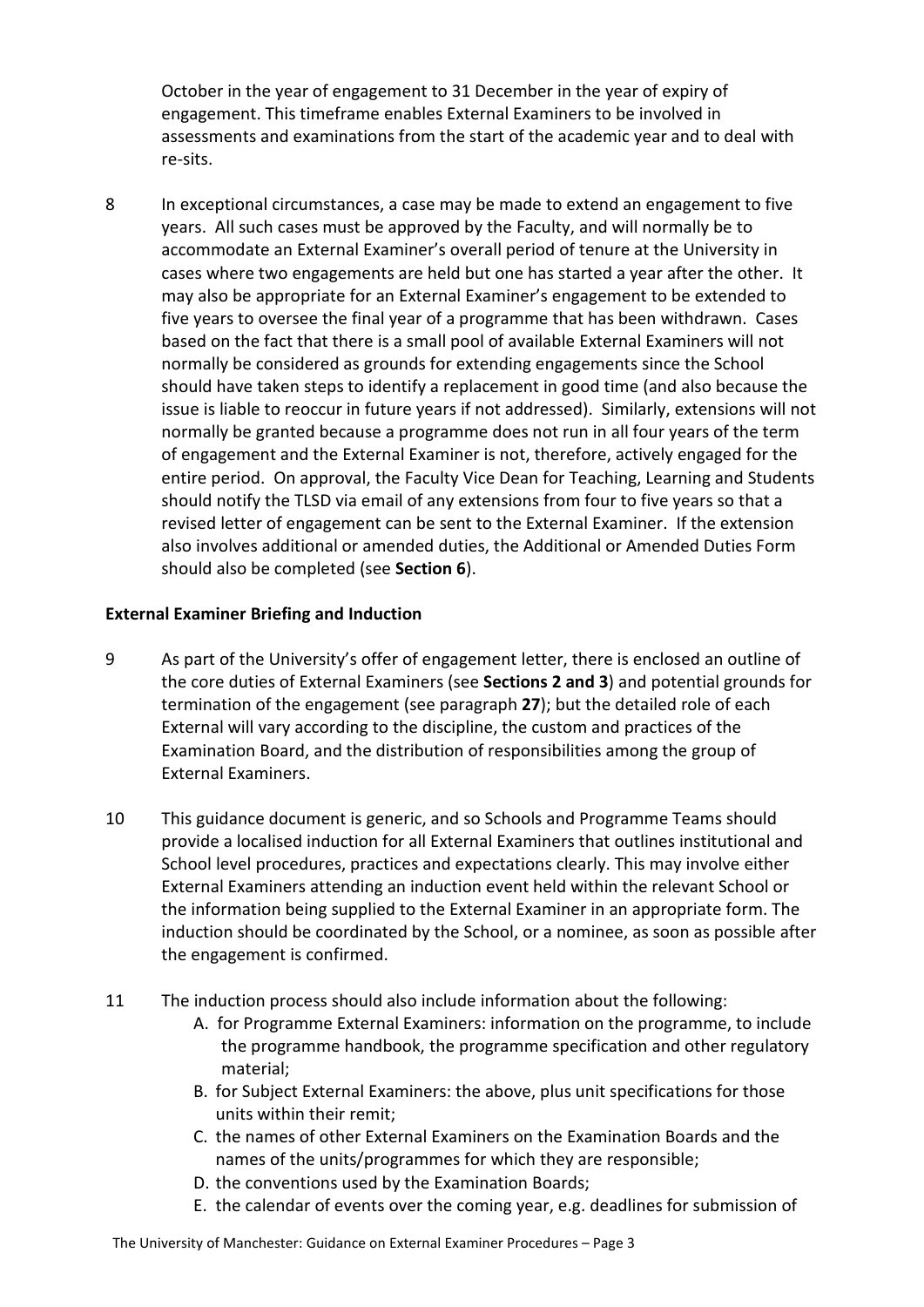work to Externals and for its return, dates of Examination Board meetings.

- 12 The newly engaged External Examiner should also be provided with the opportunity to meet with students, as part of their familiarisation with the programme, or at any other time at the request of the External Examiner. Programme teams should do everything possible to facilitate such requests.
- 13 Where appropriate, the programme team should also ensure that newly engaged External Examiners are sent copies of the preceding three years of External Examiner reports. This will provide the new External with an oversight of the programme.
- 14 External Examiners may ask the Chair of the relevant board for additional information.

#### <span id="page-3-0"></span>**Examination Board types and responsibilities**

15 In general, the University has four types of Examination Boards: Pre-Board, Moderation Board, Award Board and Progression Board. Please note that there may be local variation in the number and name of Examination Boards. See summary table below: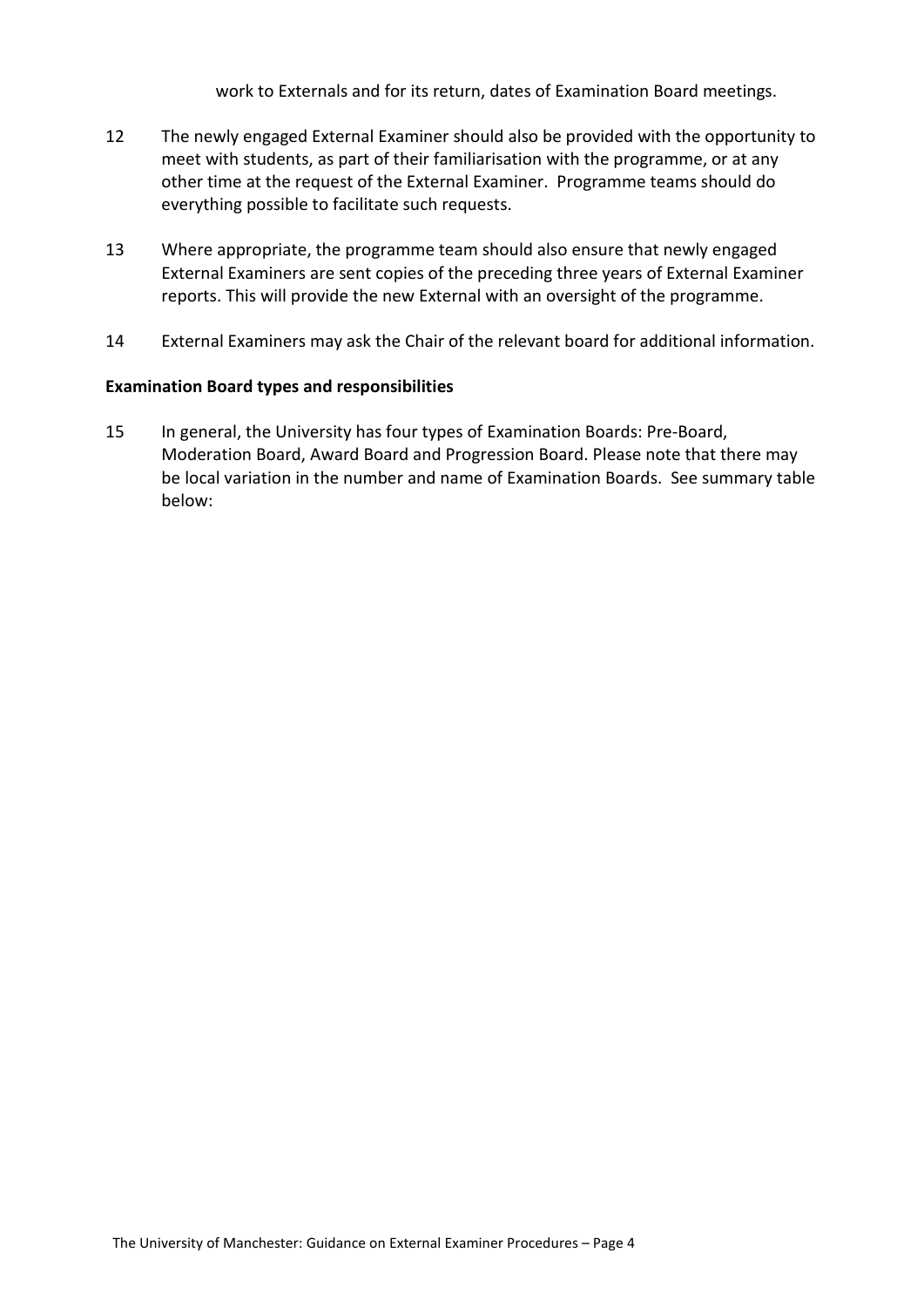| <b>Name of Board</b>        | <b>Responsibilities</b>                                                                                                                                                 | <b>External Examiner</b><br>presence required                                                                                                                                                          | When they meet (may<br>be subject to local                                                                                 |
|-----------------------------|-------------------------------------------------------------------------------------------------------------------------------------------------------------------------|--------------------------------------------------------------------------------------------------------------------------------------------------------------------------------------------------------|----------------------------------------------------------------------------------------------------------------------------|
|                             |                                                                                                                                                                         |                                                                                                                                                                                                        | variation)                                                                                                                 |
| Pre-Boards                  | Optional but considered<br>good practice for a Chair<br>and PSS support staff<br>member to review marks<br>before the Board to identify<br>any potential problem cases. | <b>No</b>                                                                                                                                                                                              | Prior to other Boards                                                                                                      |
| Moderation                  | Moderates marks, by unit                                                                                                                                                | It is recommended that                                                                                                                                                                                 | After every                                                                                                                |
| <b>Board</b>                | (rather than by individual<br>student)                                                                                                                                  | <b>Subject External</b><br><b>Examiners attend</b><br>meetings but<br>submission of a report<br>is an acceptable<br>alternative.                                                                       | assessment period:<br>• Feb - Semester 1;<br>• May - Semester 2;<br>• August - resits;<br>• October - PGT<br>dissertations |
|                             |                                                                                                                                                                         | <b>Programme External</b><br><b>Examiners</b> are not<br>required to attend.                                                                                                                           |                                                                                                                            |
| Progression<br><b>Board</b> | Considers marks by<br>individual student for<br>purposes of deciding on<br>progression:<br>Years 1 to 2;<br>$\bullet$                                                   | Programme or Chief<br><b>External Examiners</b><br>must ratify the<br>decisions where<br>students have not                                                                                             | • Summer - UG Years<br>1 and 2 and PGT;<br>• August - resits                                                               |
|                             | Years 2 to 3 (UG);<br>$\bullet$<br>Years 3 to 4 (integrated<br>$\bullet$<br>Masters);<br>Diploma to Dissertation<br>$\bullet$<br>(PGT).                                 | been allowed to<br>progress. They are not<br>required to attend in<br>person to do so.                                                                                                                 |                                                                                                                            |
|                             | <b>Ratifies Moderation Board</b><br>decisions.                                                                                                                          | <b>Subject External</b><br><b>Examiners</b> are not<br>required to attend.                                                                                                                             |                                                                                                                            |
| Award Board                 | Decides upon and issues<br>final awards.<br><b>Ratifies Moderation Board</b><br>decisions.                                                                              | Attendance is required<br>by Programme<br><b>External Examiners to</b><br>ratify all award<br>decisions.                                                                                               | $\bullet$ June - UG;<br>October/November-<br><b>PGT</b>                                                                    |
|                             |                                                                                                                                                                         | If a Programme<br>Examiner is unable to<br>attend for unforeseen<br>and exceptional<br>circumstances, the<br>School/Programme can<br>make alternative<br>arrangements in<br>consultation with<br>TLSD. |                                                                                                                            |
|                             |                                                                                                                                                                         | <b>Subject External</b><br><b>Examiners</b> are not<br>required to attend.                                                                                                                             |                                                                                                                            |

**Table 1: Examination Board Types and Responsibilities**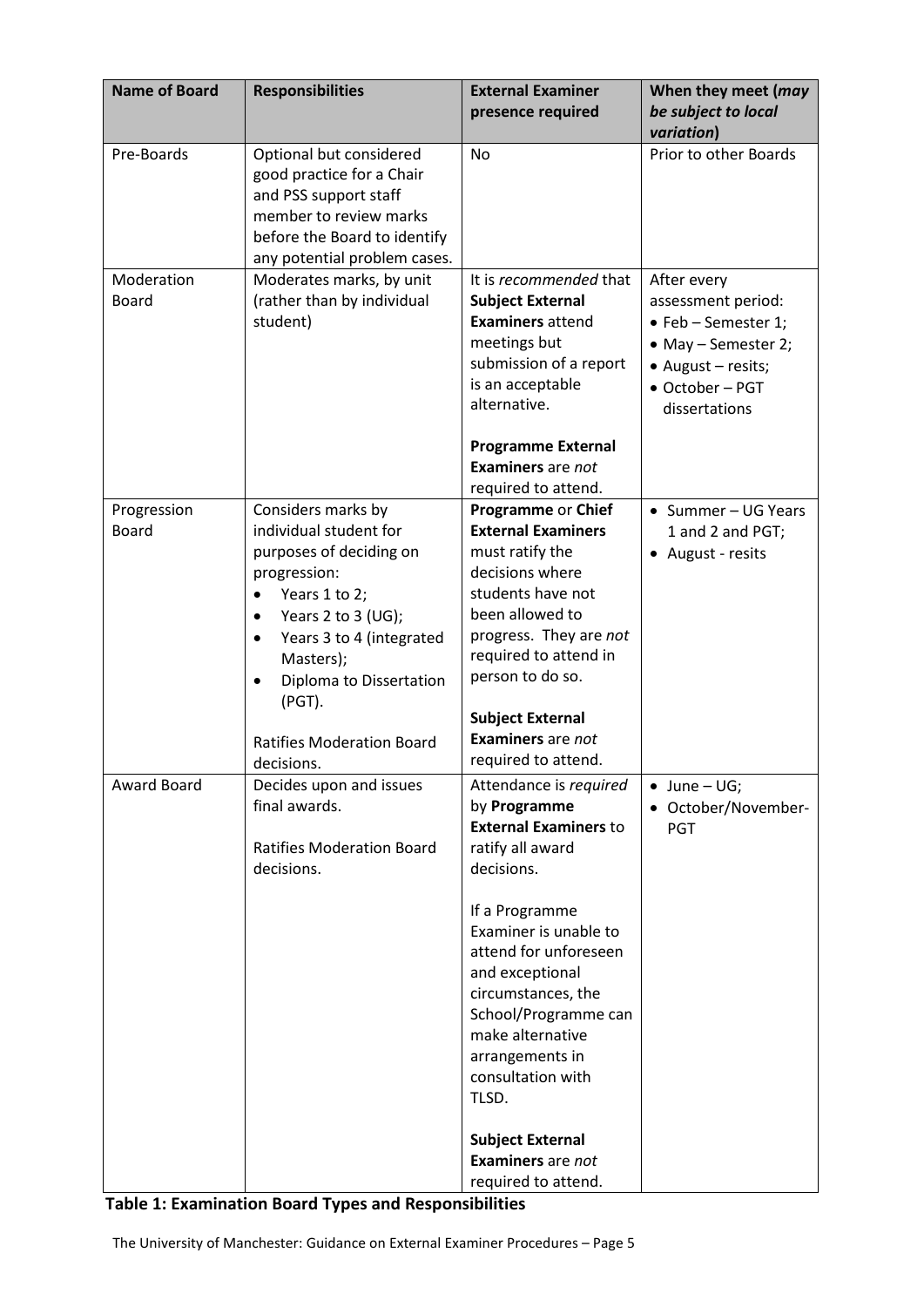## <span id="page-5-0"></span>**The role of External Examiners at an Examination Board**

- 16 External Examiners are full voting members of all Examination Boards. External Examiners may advise the Board on the general standard of student performance in relation to those elements of assessment that they have scrutinised. They should be made aware of the outcome of any previous meeting to consider mitigating circumstances. They should be satisfied that all decisions are appropriate and consistent, and that the management of the assessment and the decision-making process is appropriate and consistent.
- 17 Programme External Examiners should sign the list of results relating to the award of degrees and such results, once signed, will not normally be changed without the consent of the Programme External Examiners.
- 18 The Chair of the relevant Board should invite the External Examiners to comment generally on their view of the examining process once the detailed discussion of cases has been completed. This oral report must be recorded in the minutes of the Examination Board.
- 19 If there is disagreement among the External Examiners then the Chief Programme External Examiner shall seek to resolve the conflict by agreement. Where this cannot be achieved, the opinion of the Chief Programme External Examiner overrides that of other External Examiners.
- 20 On rare occasions, an External Examiner may not be prepared to endorse the outcome of the examination process or the decision of an Examination Board. If such occasions do occur, then every attempt should be made to resolve the conflict through discussion and negotiation. If such attempts are not successful, then the Chair of the Examination Board should contact the Vice President (Teaching, Learning and Students), who will review the circumstances and attempt to broker an agreement between the Chair of the Examination Board and the Chief External Examiner, who shall have powers to sign on behalf of all internal members of the Board and all External Examiners, respectively. Failing agreement, the Vice President shall have powers to determine the matter and sign the results.

#### <span id="page-5-1"></span>**External Examiners at Partner Institutions**

- 21 External Examiners at partner institutions must abide by the guidance set out in this document. Further advice in this area is available from TLSD.
- 22 External Examiners responsible for validated provision report to and are paid by The University of Manchester. However, it is expected that the day-to-day communications with regards to the assessment process will be with a nominated individual within the partner institution where the validated programme is delivered.
- 23 Criteria for the nomination, approval, reporting and the role of an External Examiner for a validated programme are identical to those for internal programmes. It is expected that partner institutions nominate External Examiners, complete the required paperwork and then send this with a CV to the relevant School contacts who will start the approval process within the University.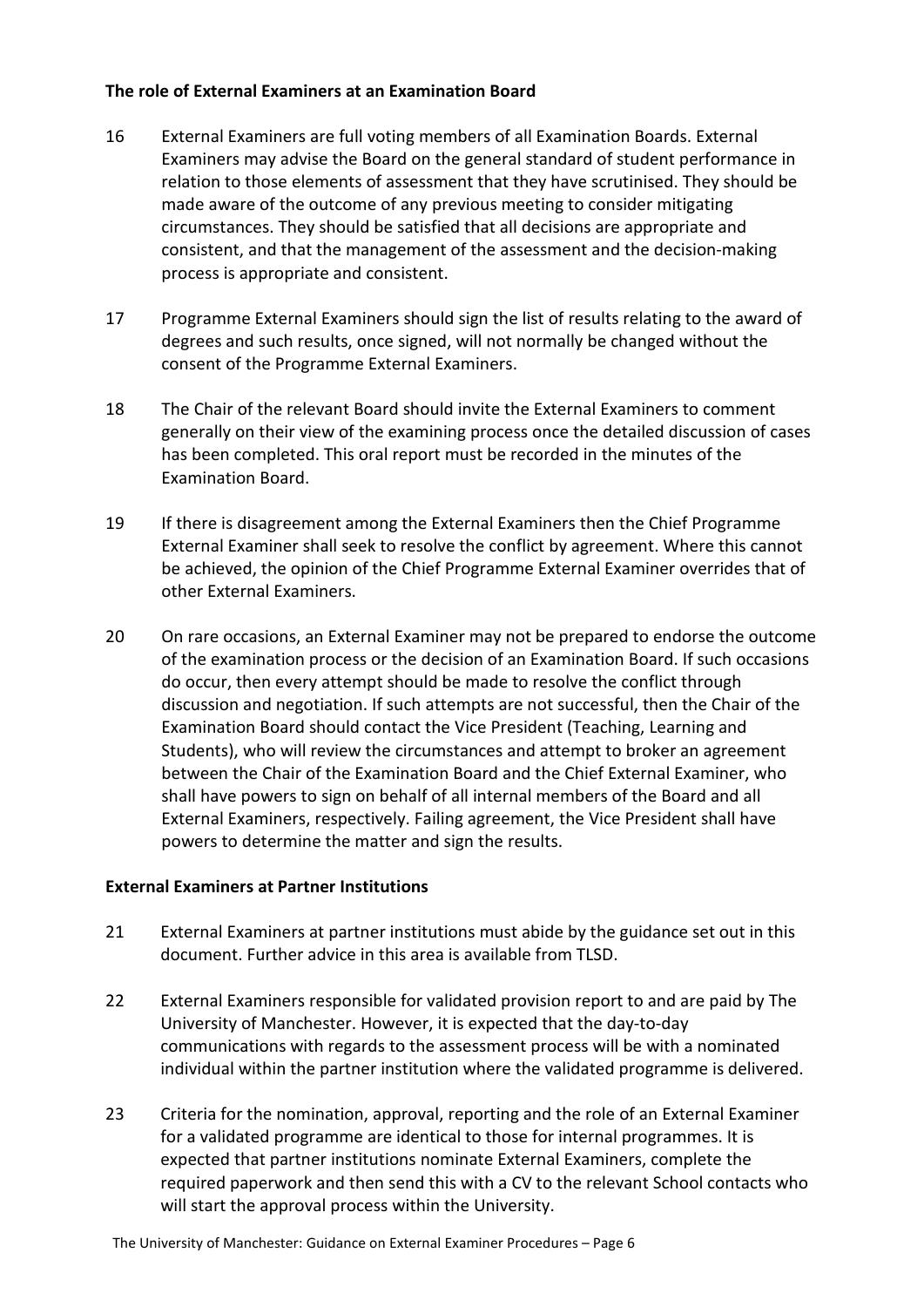24 The briefing of External Examiners on validated programmes should be undertaken by the chair of the Examination Board or Programme Director at the partner institution. This briefing should provide all the required programme information as well as a copy of the University Guidance. Advice must also be given in accordance with the role descriptors included in this document. These External Examiners must also be fully briefed by the partner institution as to the rationale for any deviations from the University assessment regulations that have been approved by the University for validated programmes.

# <span id="page-6-0"></span>**Resignation from and termination of engagement**

- 25 External Examiners who wish to resign before the end of their normal period of engagement should write to the Head of Academic Development in TLSD, giving at least four months' notice to allow for a replacement to be identified. TLSD will then inform the relevant School (if the External Examiner has not already informed them) and Faculty. If Schools are made aware of an External Examiner's intention to resign early from their period of office, they are asked to remind External Examiners of this procedure and advise them to inform TLSD as soon as possible.
- 26 External Examiners must notify the School and TLSD immediately of any changes in their circumstances that could lead to a conflict of interest that cannot be resolved satisfactorily and that may therefore, require an engagement to be terminated. This is particularly important in cases where an External Examiner changes their home institution since this may result in more than one External Examiner in an area being based there, or to reciprocal External Examining arrangements between Manchester and the new home institution. Neither of these scenarios is permissible. Similarly, an External Examiner must resign from their External Examiner post if they take up other employment at The University of Manchester.
- 27 In exceptional circumstances, the School may recommend the early termination of an External Examiner's engagement. Such circumstances may include:
	- A. failure to attend specified Examination Boards without good cause. The University recognises that it must give sufficient advance warning of the dates of Examination Boards so that External Examiners are able to confirm their attendance and carry out their responsibilities;
	- B. failure to submit an annual report within three months of the Examination Board. The University values and requires full and informative reports which follow the guidelines provided;
	- C. failure to undertake the External Examiner duties to the satisfaction of the University by providing inadequate scrutiny of proposed assessment tools and/or assessment outcomes and/or an unacceptable delay in corresponding with Programme/Subject Teams on matters concerning examinations and assessment;
	- D. cessation of, or non-recruitment to, a programme;
	- E. changes to the level of a programme on re-validation that mean that the External Examiner no longer meets the criteria for engagement;
	- F. unprofessional conduct;
	- G. failure to disclose a relationship, contractual or otherwise, which may impair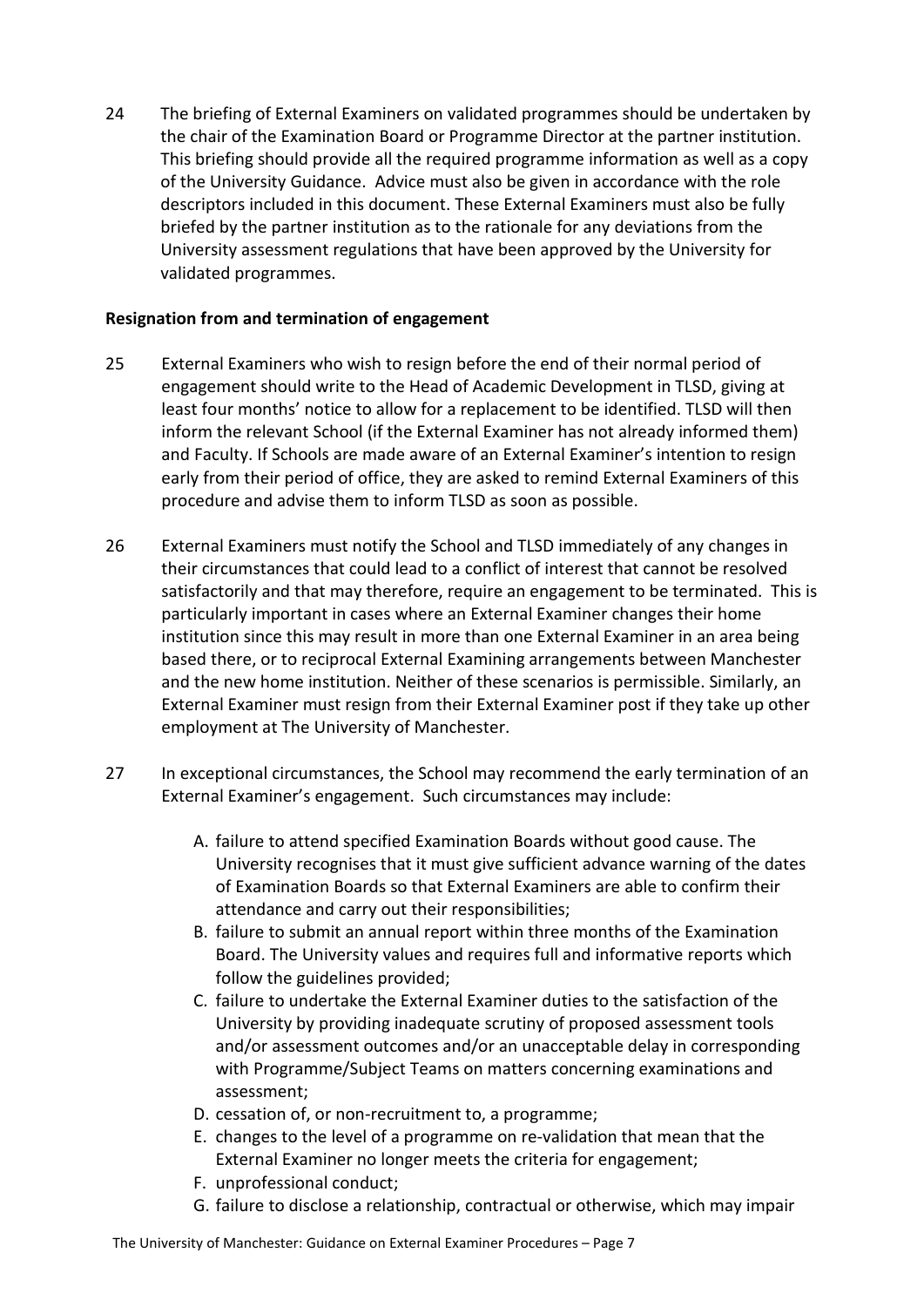the integrity of the assessment process and the independence of the External Examiner.

- 28 Before a recommendation for the termination of an External Examiner's engagement is brought forward, strenuous attempts should be made by the School and programme team to work with the External Examiner to identify and address the underlying issues. Should this fail, the Vice Dean for Teaching, Learning and Students in the Faculty should write to the External Examiner and request that they resign. This request should be accompanied by a full account of the issues encountered and their impact on the student experience.
- 29 Should no response be received to the resignation request, or if the External Examiner does not agree to resign from their post, the Faculty should then make a formal request to the Head of Academic Development in TLSD to recommend that the engagement be terminated. This recommendation must be endorsed by the relevant Vice Dean and must include all the information that has been collected and considered relating to the underlying reasons and the impact on the student experience. The agreement of the Vice President (Teaching, Learning and Students) and the President to the termination will then be sought via TLSD and, if it is received, the Vice President (Teaching, Learning and Students) will write formally to the External Examiner to terminate their engagement. Such recommendations will be given full and careful consideration and may be referred back to the School and Faculty at any stage.

# <span id="page-7-0"></span>**The role of External Examiners in dealing with mitigating circumstances**

30 Under the University's [Policy on Mitigating Circumstances,](http://www.regulations.manchester.ac.uk/academic/policy-on-mitigating-circumstances/) Mitigating Circumstances Panels consider requests for mitigation submitted by students and make a decision as to whether to accept the request and, if accepted, what recommended mitigation should be applied by the Examination Board. Mitigating Circumstances Panels operate on the delegated authority of Examination Boards and are constituted in accordance with a common Terms of Reference. External Examiners, as members of Examination Boards, may contribute to the discussion/ratification of recommendations from Mitigating Circumstances Panels.

# <span id="page-7-1"></span>**External Examiner reports**

- 31 As stated in paragraph **18**, External Examiners should be asked to make a brief oral report to the Examination Board. This report should include the External Examiner's opinion of:
	- A. the assessment process including its fairness, accuracy and efficiency;
	- B. the academic quality of the cohort(s) examined;
	- C. the effectiveness of the teaching (as judged by the performance of the students);
	- D. any recommendations to the Board for improvements in the teaching or examination process;
	- E. good practice;
	- F. whether any recommendations made in previous year have been acted on properly.

A record of this oral report must be recorded in the formal minutes of the Examination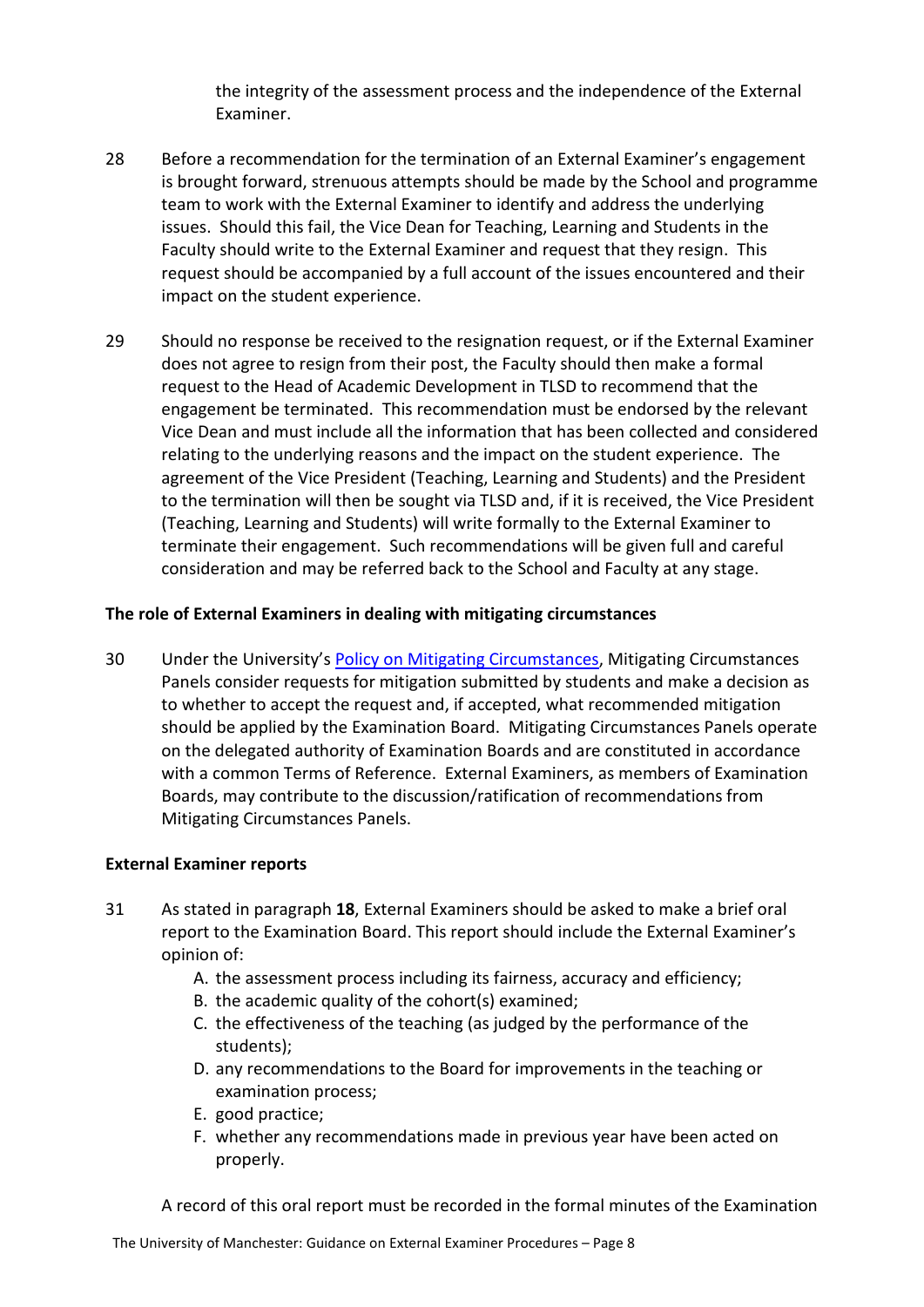Board and approved by the Board including the External Examiner(s).

- 32 External Examiners are also required to make a[n annual report](https://www.staffnet.manchester.ac.uk/tlso/external-examiners/information-for-external-examiners-/annual-report-forms/) to the Vice President (Teaching, Learning and Students) using the University pro-forma report form that is relevant to their role. Names of all students and staff must be omitted from External Examiners' reports, to maintain confidentiality, except to recognise and disseminate good practice.
- 33 External Examiner reports should be returned to TLSD no later than four weeks after the final Examination Board meeting has taken place (see **Table 2** below). TLSD will acknowledge receipt of each External Examiner report and TLSD will forwards the reports to the relevant School and Faculty contacts and, where appropriate, submits the Examiner's fee for processing.

| <b>Name of Board</b> | <b>External Examiner</b> | Level         | <b>Approximate due</b><br>date |
|----------------------|--------------------------|---------------|--------------------------------|
| Moderation           | Subject Examiner         | Undergraduate | June/July                      |
| <b>Board</b>         |                          |               |                                |
| Moderation           | Subject Examiner         | Postgraduate  | November/December              |
| <b>Board</b>         |                          |               |                                |
| Award Board          | Programme Examiner       | Undergraduate | June/July                      |
| Award Board          | Programme Examiner       | Postgraduate  | November/December              |

## **Table 2: Summary of External Examiner Report due dates**

- 34 The School, and partner institution for validated programmes, is responsible, in consultation with the Faculty as appropriate, for ensuring that any issues identified by an External Examiner in reports or during Examination Boards are considered and addressed in the appropriate forum. A formal response to each report should be sent, preferably by email, by the programme team to the External Examiner within four weeks of receipt explaining the outcome of any such considerations. This response should be copied to the School, Faculty and TLSD. TLSD are happy to advise the programme team on any issues that have been raised that require institutional input, but the responsibility for responding to all issues raised in reports lies with the programme team.
- 35 The Faculty is responsible for ensuring that all issues raised by External Examiners are responded to formally.
- 36 Using a sample of reports across all three Faculties, the Academic Development and Policy Team in TLSD will summarise the overarching trends and issues that have been identified, and will report this to the University's Annual Review of Teaching and Learning. In addition, TLSD will contact the Faculty as and when any serious and immediate concerns are highlighted within an External Examiner's report to check what action has been taken. If any such concerns have not been satisfactorily addressed, TLSD will agree a course of action with the Faculty. TLSD may also refer any such issues, irrespective of whether they have been resolved, to the Vice President (Teaching, Learning and Students). If an External Examiner raises issues related to standards within the institution, and has exhausted all internal procedures including a confidential report to the Vice President (Teaching, Learning and Students),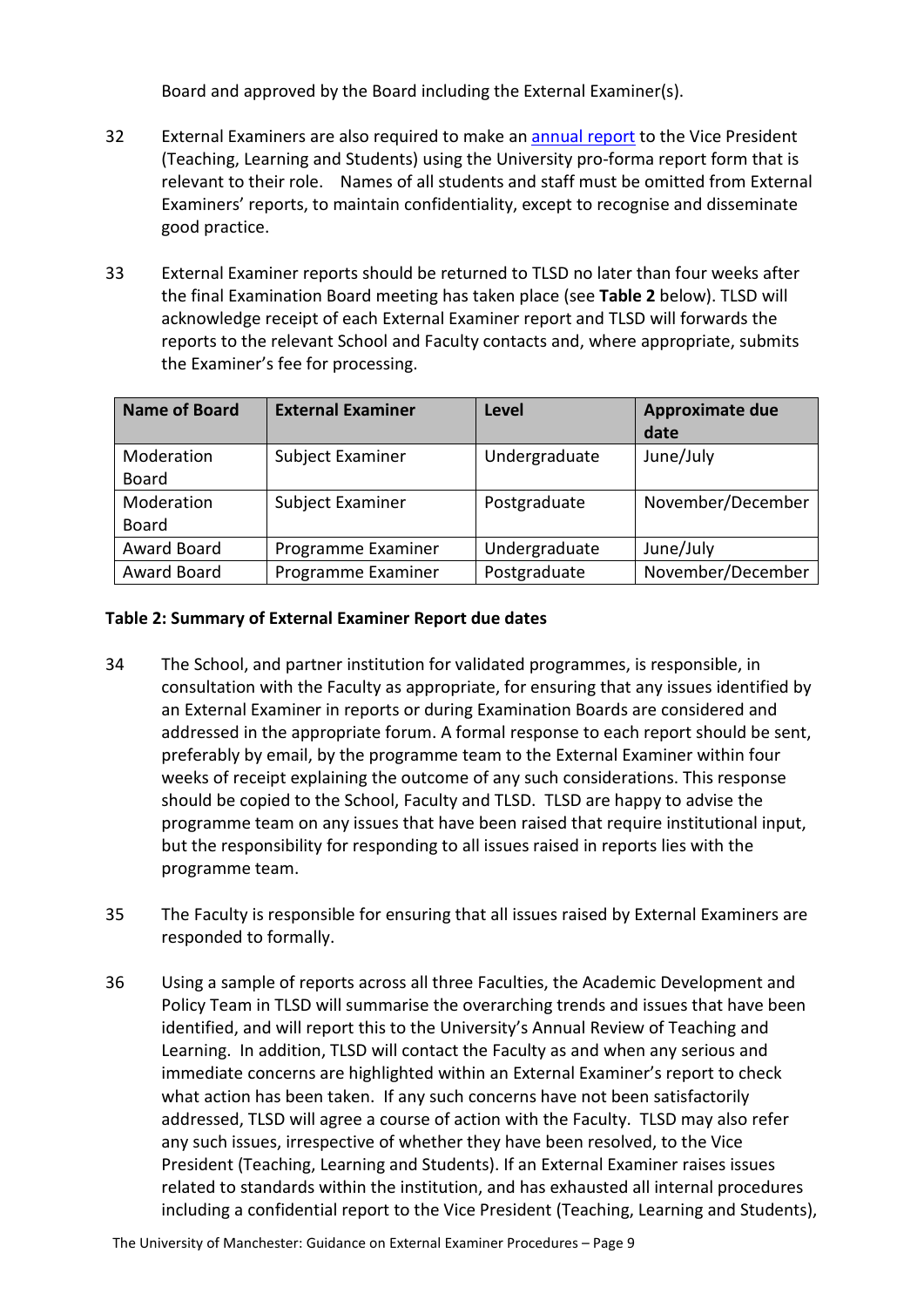they have the right to raise their concerns with the [QAA.](https://www.qaa.ac.uk/en/reviewing-higher-education/how-to-make-a-complaint)

37 TLSD pursues the non-submission of an External Examiner's report. TLSD will contact the School in the first instance to confirm whether they have received the report directly from the Examiner. If the Examiner has sent the report directly to the School or programme team, the School should forward it to TLSD as quickly as possible since receipt of the report within TLSD triggers the fee payment. If the School informs TLSD that they have not received the report, TLSD will contact the Examiner on three separate occasions via email to request it. If after the third attempt TLSD have still not received a response, they will inform the School and Faculty. The School should then establish why the report has not been received and, based on the outcome, whether the Examiner has the capacity to carry out their role and, in consultation with TLSD, whether any further action is required. If an Examiner cannot send in a report for reasons such as sickness or maternity leave, TLSD should be informed immediately to prevent the Examiner from being chased unnecessarily.

# <span id="page-9-0"></span>**Section 2 – Duties of Programme External Examiners**

## **Duties**

- 38 The work of a Programme External Examiner relates to a degree programme (or group of cognate programmes), and the Examiner has specific responsibilities for the whole programme or group. Where more than one Programme Examiner is engaged, one of them should be assigned to the role of Chief Programme External Examiner and will be responsible for resolving any disputes or differences of opinion amongst the other Programme Examiners.
- 39 A Programme External Examiner may also be a Subject External Examiner. When there is only one Programme Examiner per programme, these roles are combined and this has an impact on the duties the Programme Examiner carries out.
- 40 The duties of Programme External Examiners are to (see **Figure 1**):
	- A. where appropriate, review project reports and dissertations, or a sample thereof, to check whether marking is consistent across the programme;
	- B. have responsibility for the moderation of dissertations when engaged for postgraduate taught programmes;
	- C. attend Award Boards at which the student achievement in the programme/s for which they are responsible is classified and degree awards are recommended;
	- D. ratify and endorse, by signature, all award decisions and decisions where students have not been allowed to progress;
	- E. be involved in any decision taken by Chair's Action following an Examination Board that could affect a student's progression and/or classification. This includes actions taken as a result of the consideration of student appeals and complaints cases.
	- F. submit an annual report(s) using the pro-forma that is relevant to their role (see paragraph **32**);
	- G. where appropriate, provide evidence to demonstrate that the requirements and standards of professional bodies are being met, including in practice;
	- H. highlight and encourage good practice;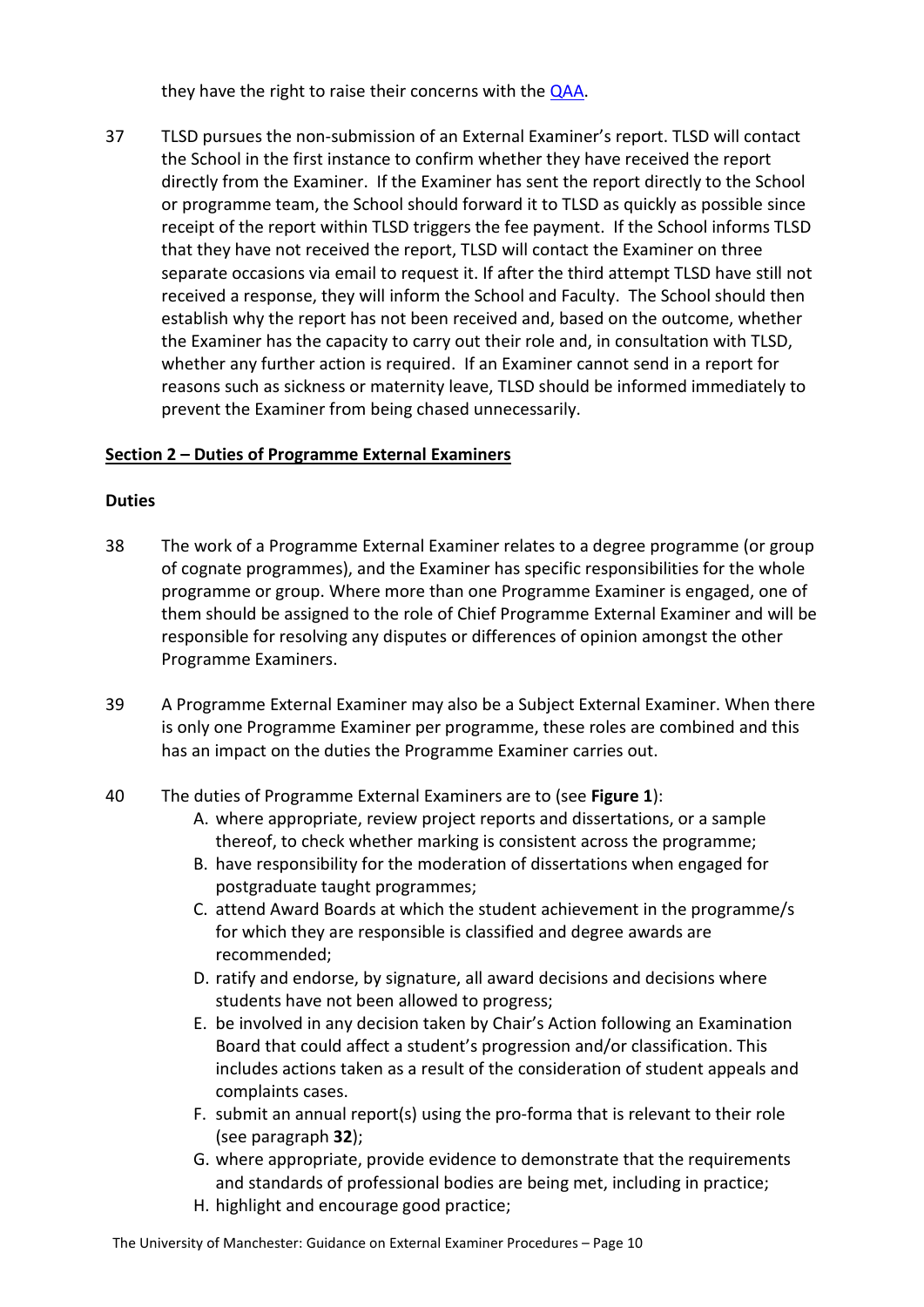- I. comment on the programme's relationship to the Framework for Higher Education Qualifications and any relevant Subject Benchmarks;
- J. advise the Examination Boards on dealing with difficult cases.

## <span id="page-10-0"></span>**Programme Examiner's role in Classification Review**

- 41 Programme External Examiners can also have a role in 'Classification Review' when deciding a student's final award or classification.
- 42 Classification review is used when students fall into the boundary zone of a classification and does not satisfy the additional criteria for increasing the class of the award. Schools can undergo a process of internal classification review for that student, overseen by the Programme External Examiner. In this case, the Programme External Examiner oversees the process by which the classification review is undertaken and can make recommendations with regards to the final classification. The process of classification review cannot change individual unit marks.

#### <span id="page-10-1"></span>**Assessment of Dissertations for Postgraduate Taught Programmes**

- 43 The assessment of dissertations for postgraduate taught programmes is carried out by two internal examiners and reviewed by a Programme External Examiner.
- 44 The role of the Programme External Examiner is to comment on the overall standard of the assessment of dissertations by reviewing:
	- A. a sample, which mirrors the internal sample as set out in the University's [Policy](http://www.tlso.manchester.ac.uk/map/teachinglearningassessment/assessment/sectionb-thepracticeofassessment/policyonmarking/)  [on Marking,](http://www.tlso.manchester.ac.uk/map/teachinglearningassessment/assessment/sectionb-thepracticeofassessment/policyonmarking/) of all dissertations;
	- B. any dissertation that has been assessed as a fail;
	- C. any dissertation that was the subject of substantial disagreement between the internal examiners;
	- D. the dissertation of any student who may be considered for the award of a distinction.
- 45 The Programme External Examiner should not change any individual marks.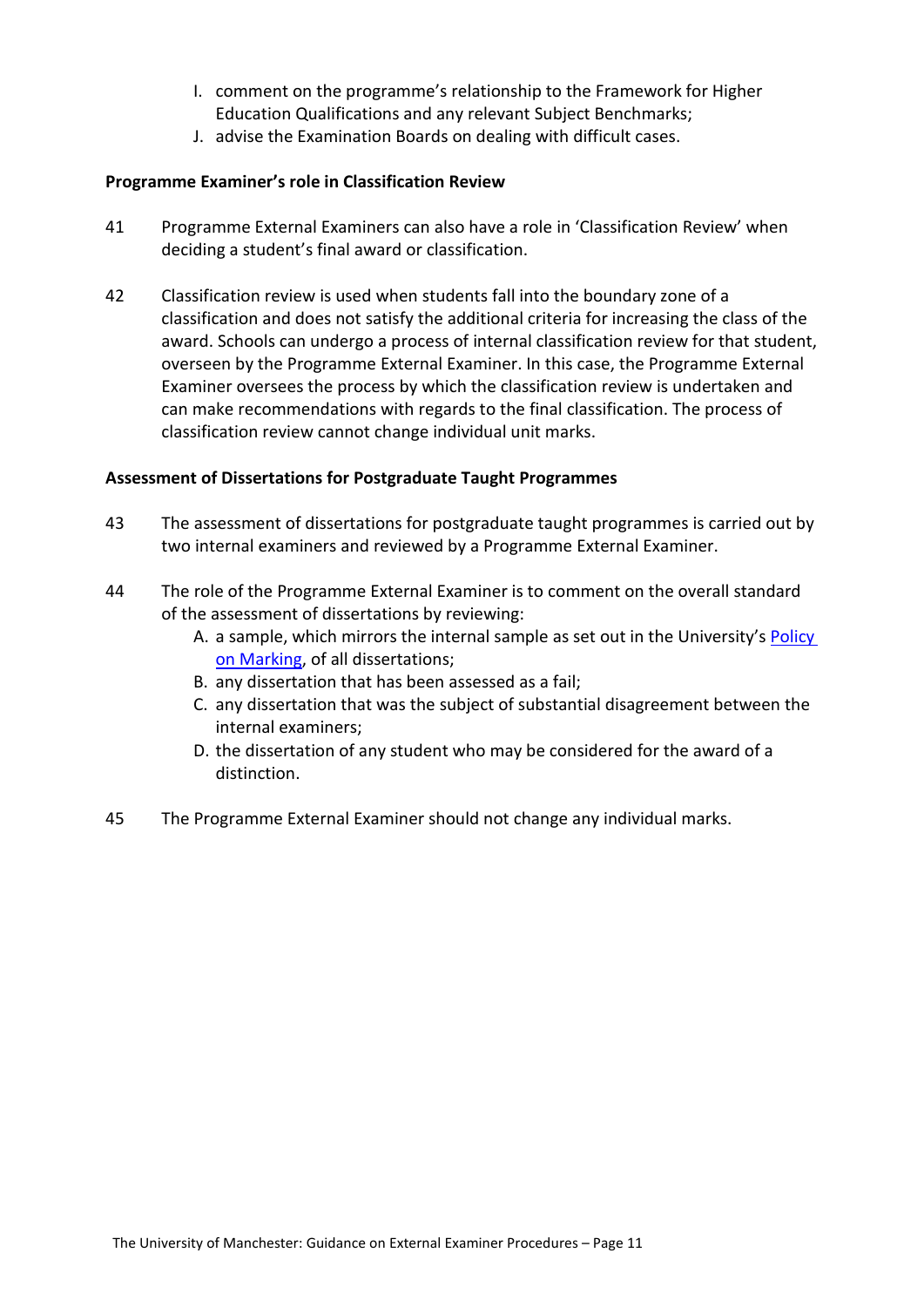#### **Programme External Examiner Duties within the Assessment Life Cycle**



#### **Figure 1: Programme External Examiner duties within the assessment life cycle**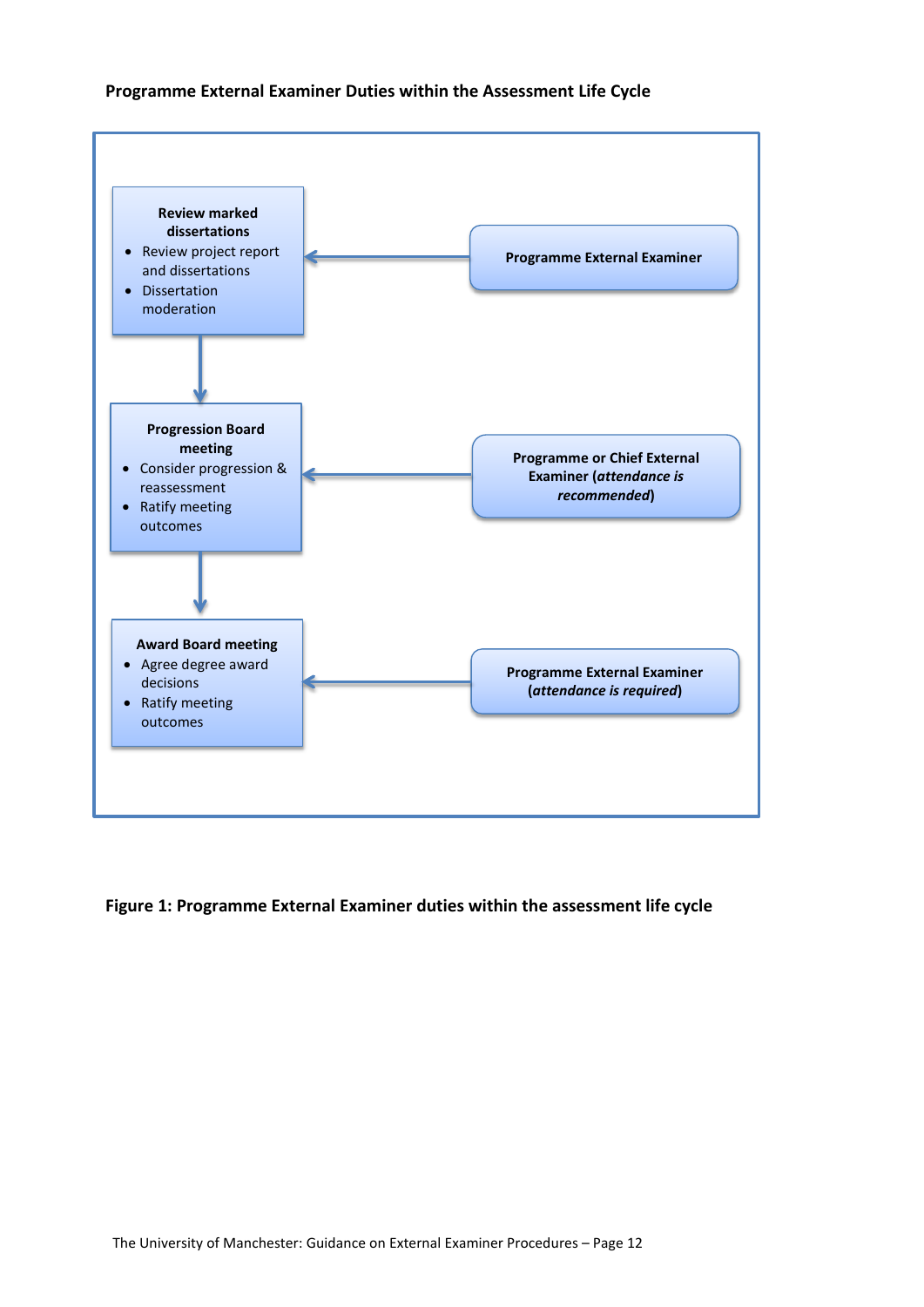# <span id="page-12-0"></span>**Section 3 – Duties of Subject External Examiners**

# **Duties**

- 46 A Subject External Examiner has responsibility for a set of units that may contribute to more than one programme, which could cover both Undergraduate and Postgraduate Taught provision.
- 47 All significant assessed work that leads to the degree class is to be considered by the Subject External Examiner before it is completed by students. This includes all draft core assessment, including examination papers, and any other significant assessment at the discretion of the School or at the request of the Subject External Examiner.

# 48 The duties of Subject External Examiners are to (see **Figure 2**):

- A. before their completion by students, review all assessment briefs for all elements of a unit that contribute to the degree class;
- B. moderate the sample of marked examination scripts that has already been moderated internally in line with the Policy on Marking;
- C. moderate the sample of assessed coursework, including any online assessed coursework, that has already been moderated internally in line with the Policy on Marking;
- D. attend Moderation Boards that consider unit results and endorse, by signature, the agreed outcomes of the meeting;
- E. submit an annual report(s) using the pro-forma that is relevant to their role (see paragraph **32**);
- F. where appropriate, provide evidence to demonstrate that the requirements and standards of professional bodies are being met, including in practice;
- G. where appropriate, examine OSCEs (Objective Structured Clinical Examinations) in the Faculty of Biology, Medicine and Health;
- H. highlight and encourage good practice;
- I. comment on the discipline's relationship to the Framework for Higher Education Qualifications and any relevant Subject Benchmarks;
- J. advise the Examination Boards on dealing with difficult cases.

# <span id="page-12-1"></span>**Subject Examiner's role in moderating draft assessed core work**

- 49 All draft assessed core work that leads to the degree class is to be considered by the Subject External Examiner prior to it being completed by the students. This can normally be done via correspondence.
- 50 The draft question paper should normally be accompanied by outline answers except in disciplines for which more discursive answers are appropriate, alongside marking/grading criteria. In these latter cases, the Subject External Examiner should, on request, be given an indication of the expected length, style and content of the desired answer.
- 51 Subject External Examiners should satisfy themselves that the question paper:
	- A. is appropriate to the level of the unit;
	- B. is an appropriate means of testing whether students have achieved the intended learning outcomes of the unit;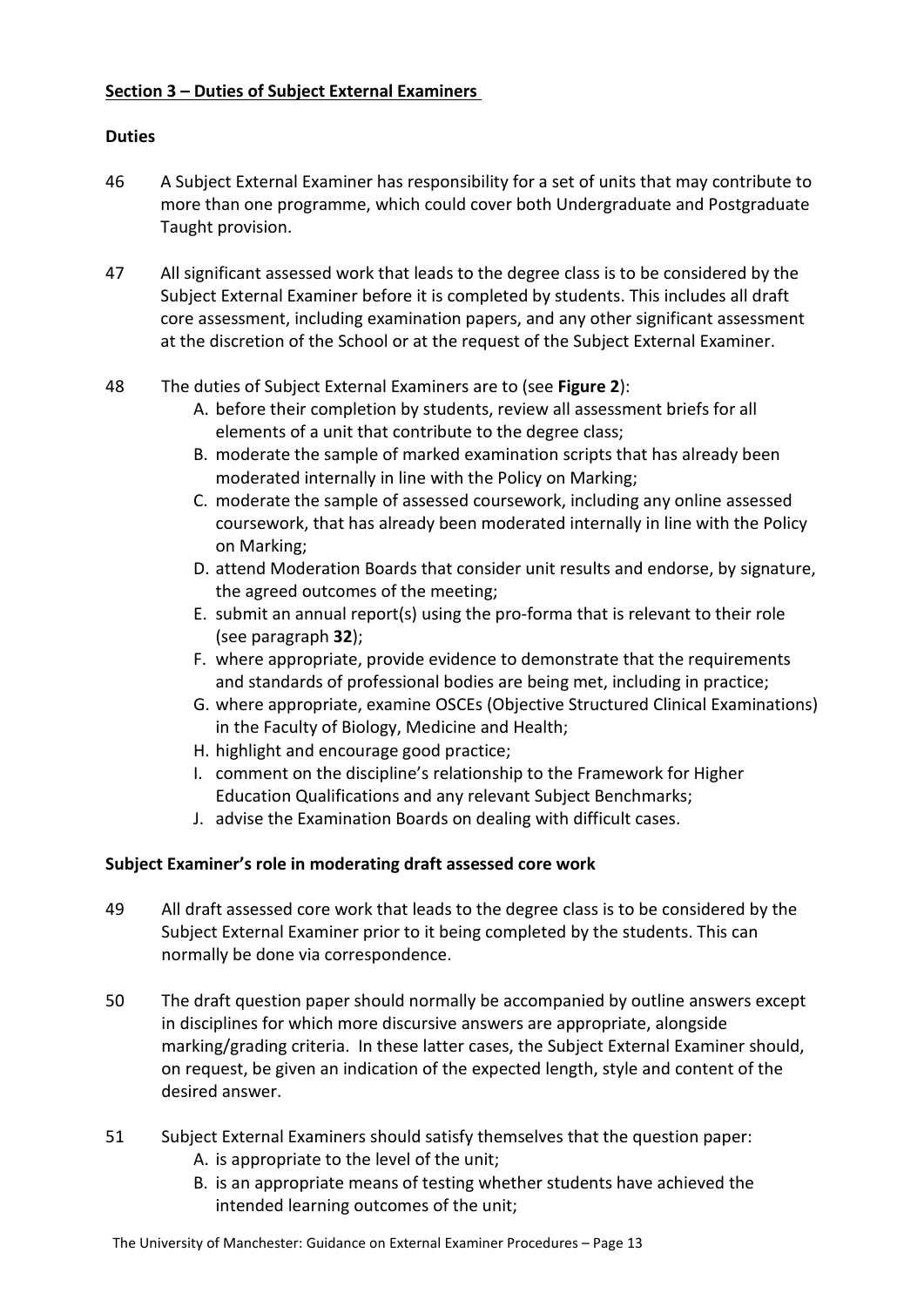- C. covers the scope of the unit content appropriately;
- D. is fair, i.e. that some students will not be at an advantage other than by virtue of their academic ability and commitment.

#### <span id="page-13-0"></span>**Subject Examiner's role in moderating marked assessments**

- 52 Marked examination scripts will be subject to internal processing that may range from simple checking to blind double marking, as appropriate; Subject External Examiners will *not* be involved in marking except in the case of OSCEs. Samples of the range of scripts will be provided for the Subject External Examiner to moderate, either before or during their visit for the Moderation Board meeting. Subject External Examiners will wish to discuss with internal examiners the arrangements for moderating the internal marking to satisfy themselves that standards are appropriate and that students are being treated fairly. This discussion should take place at the earliest opportunity and both internal and Subject External Examiners should work together to monitor the effectiveness of the arrangements. The sample will normally mirror that which was marked internally, based on the University'[s Policy on Marking.](http://documents.manchester.ac.uk/display.aspx?DocID=26290)
- 53 The scripts must be accompanied by the comments of the internal examiners and the overall mark-sheet covering all students.
- 54 In the majority of cases, the Subject External Examiner will be able to confirm the agreed internal marks for the whole group of students. Where moderation by the Subject External Examiner indicates concern over the marking of an individual script, then the whole unit should be internally remarked. **Subject External Examiners must not change individual marks.** The Subject External Examiner's role is primarily to benchmark overall marking standards. Any changes must be reported to the relevant board.
- 55 Where moderation of scripts, or an analysis of the distribution of the marks, indicates the need to review the marks for the whole group, the Subject Examiners have discretion on whether to:
	- A. request that all the scripts in the cohort be re-marked;
	- B. scale the marks for all students in relation to agreed benchmarks. Any recommendations for scaling must be approved by the Moderation Board.
- 56 The marks agreed by the Subject External Examiner after any moderation will not be altered by a Programme External Examiner or any of the Examination Boards.
- 57 Subject External Examiners have the right to see any items of coursework produced by a student by any method. However in practice they normally only see a sample of coursework. The process for sampling and moderating coursework is set out in paragraphs **52** to **56**. Subject External Examiners may also ask to vet draft substantial coursework tasks.
- 58 Where assessment is online, the programme team must ensure that the Subject External Examiner has access to the work, in order to make informed judgements on the marking and standards.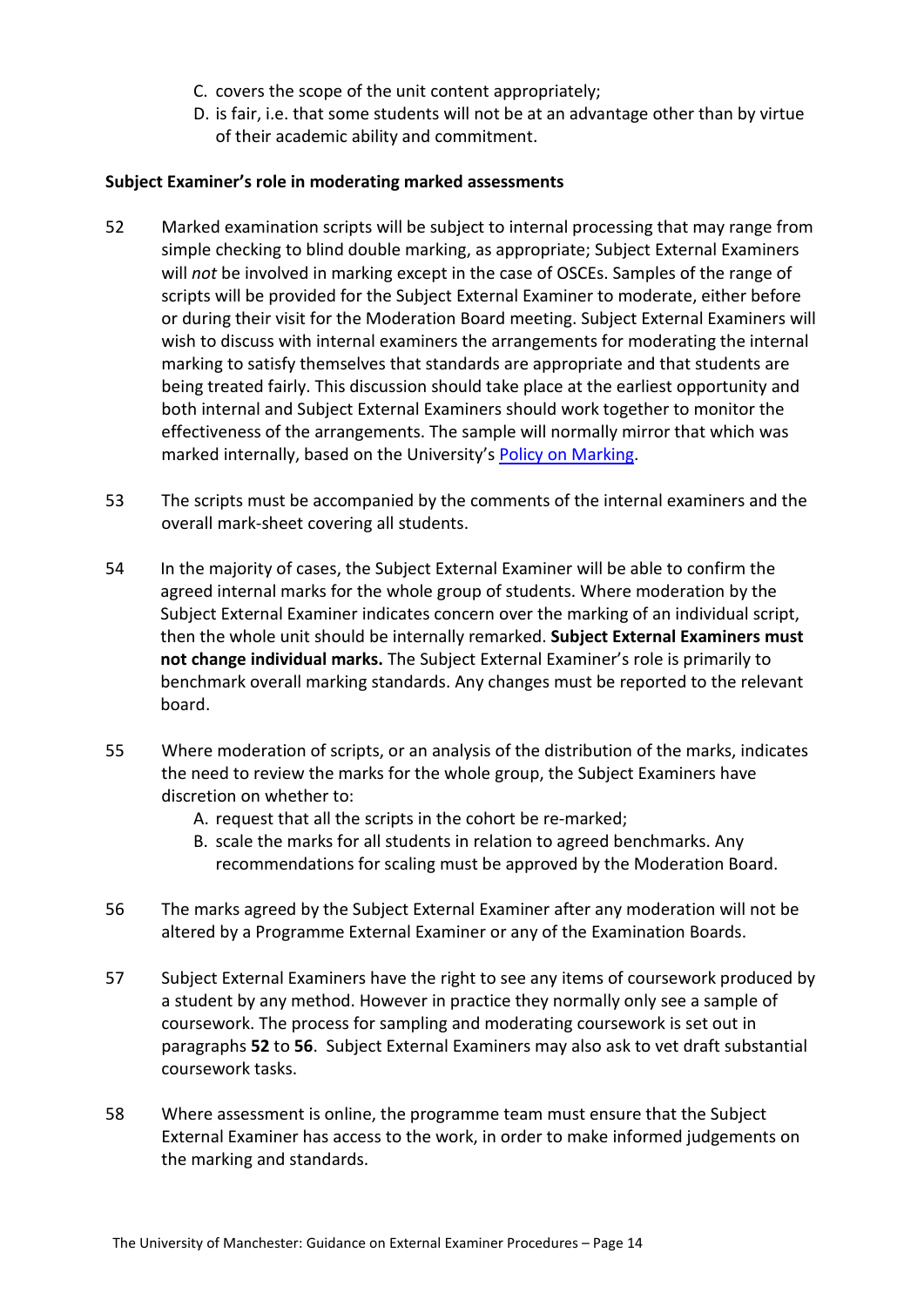#### <span id="page-14-0"></span>**Subject Examiner's role in Classification Review**

- 59 Subject External Examiners can also have a role in 'Classification Review' when deciding a student's final award or classification.
- 60 Classification review is used when students fall into the boundary zone of a classification and does not satisfy the additional criteria for increasing the class of the award. Schools can undergo a process of internal classification review for that student, which is overseen by the Subject External Examiner, who can make recommendations with regards to the final classification. The process of classification review cannot change individual unit marks.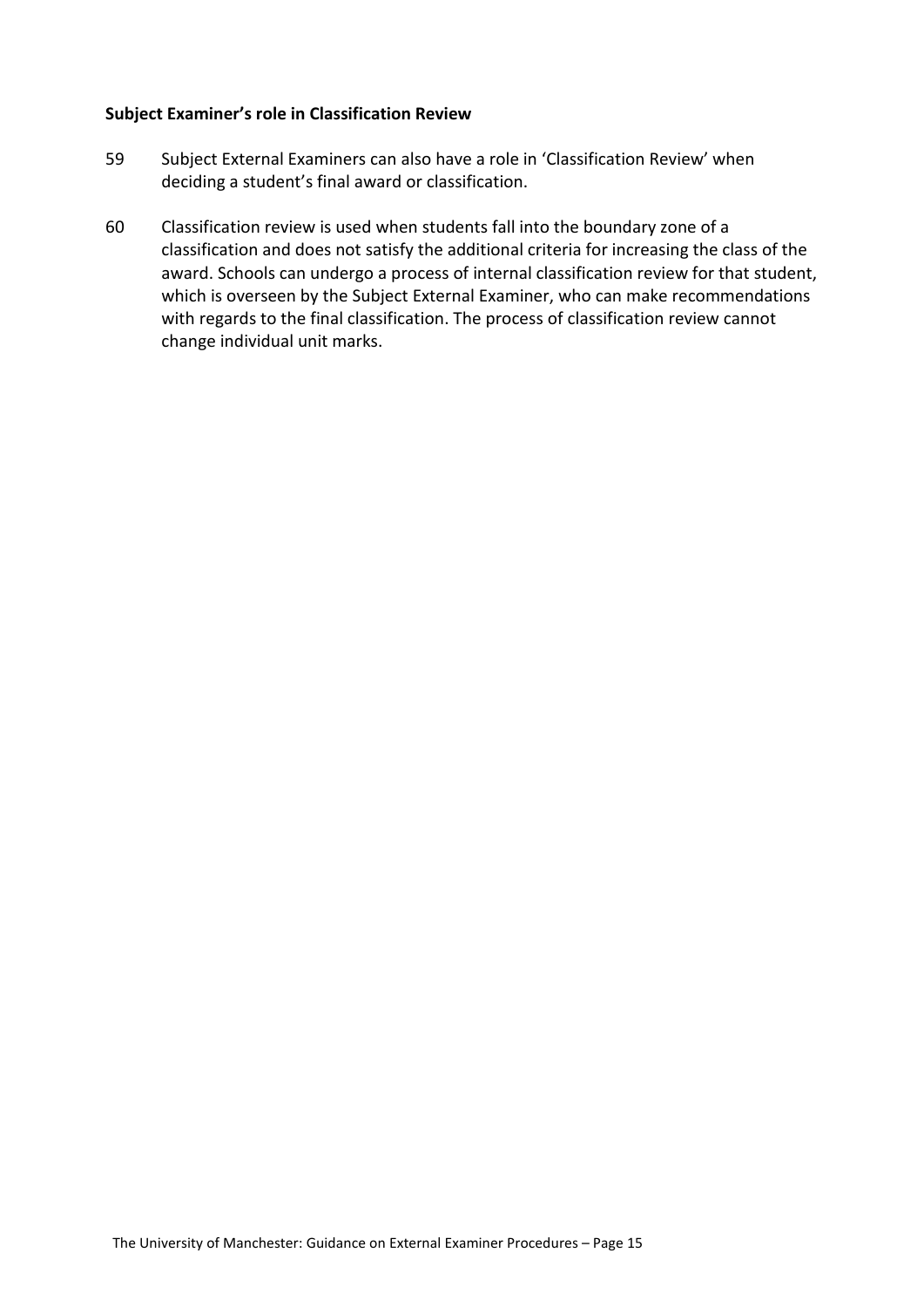#### **Subject External Examiner Duties within the Assessment Life Cycle**



#### **Figure 2: Subject External Examiner duties within the assessment life cycle**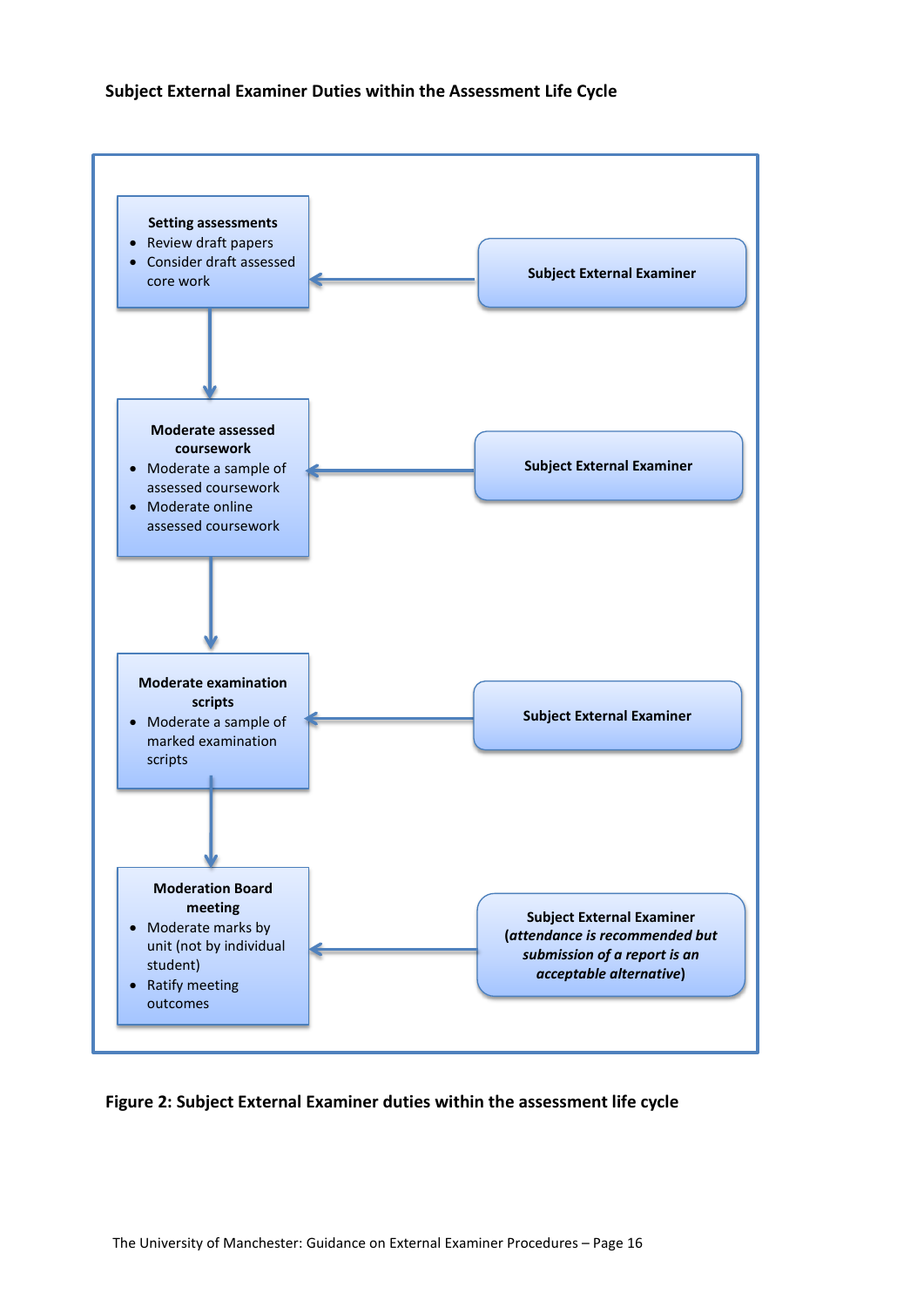## <span id="page-16-0"></span>**Section 4 – Criteria for the nomination of External Examiners**

- 61 It is the responsibility of the nominating School (or partner institution) to check that a proposed External Examiner meets the criteria for nomination listed below. Where the criteria are not fully met, a written case for an exception must be submitted with the nomination form for consideration by the relevant Vice Dean for Teaching, Learning and Students.
	- A. External Examiners are people of seniority and experience who are respected in their subject areas and conversant with assessment procedures in higher education. Notwithstanding this expectation, a nominee with no previous experience as an External Examiner should not be automatically excluded from engagement. However anyone nominated in this capacity should normally have held an engagement in the institution concerned for at least three years and should, if possible, join a team of experienced External Examiners where more experienced External Examiners can mentor them. Briefing and support should be provided by the relevant programme team where necessary, such as first time External Examiners shadowing more experienced External Examiners at Examination Boards.
	- B. Retirees can be considered as External Examiners providing they have sufficient evidence of continuing involvement in the academic area in question.
	- C. External Examiners are normally members of other UK higher education institutions, although it may be appropriate to engage External Examiners from outside higher education where particular professional expertise is required. A rationale must be submitted by the School with the nomination in such cases.
	- D. External Examiners should normally reside in the UK. Approval to engage an Examiner from outside the UK will be granted only exceptionally and on consideration of a rationale submitted by the School.
	- E. Former students or members of staff of the University must not serve as External Examiners for at least five years from the time when their relationship with the University ended (or until all the students taught by that member of staff have left the University, whichever is longer). For validated provision, this same principle applies to former students and staff of the partner institution(s).
	- F. To avoid potential conflicts of interest, External Examiners should not be engaged if they are covered by any of the following categories:
		- Governor;
		- near relative of a member of staff or student involved with the programme of study;
		- anyone closely associated with the sponsorship of students on the course;
		- anyone closely associated with placements or training;
		- anyone in a position to influence significantly the future of students on the programme of study.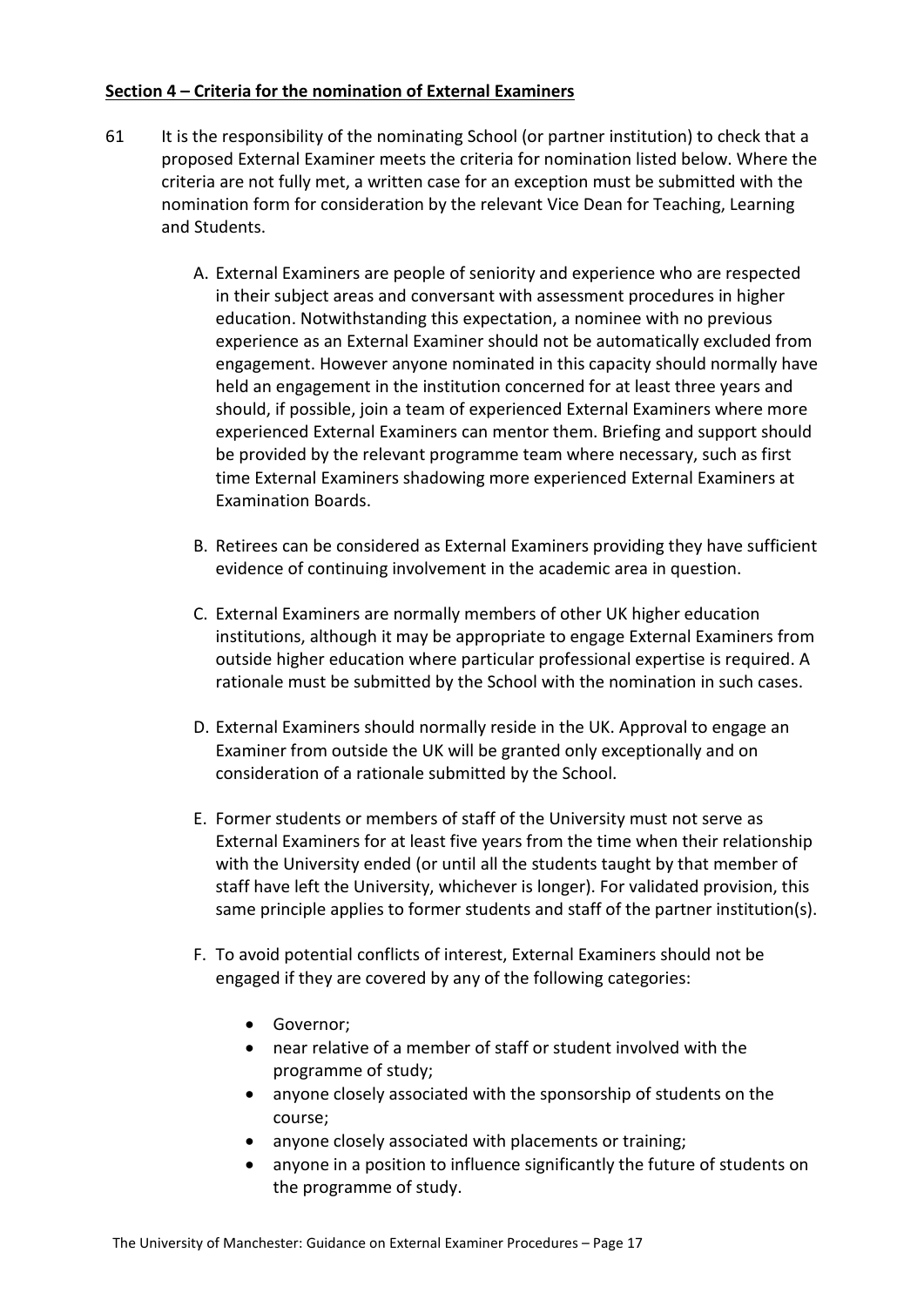- G. In relation to a new programme, a School should not nominate the External Advisor (who has assisted in the development of the new programme) as the first External Examiner.
- H. A School (or partner institution) may not nominate an External Examiner from an institution where a member of staff of that School (or partner institution) is currently serving as an External Examiner within the same subject area.
- I. External Examiners should have no conflict of interest with the University (or partner institution), arising from personal or family relationships, or from other direct ties to members of staff or students.
- J. A team of External Examiners should not normally include more than one person from any single institution.
- K. An External Examiner should not normally be from the same institution as their predecessor.
- L. External Examiners should not normally hold more than two External Examiner engagements at first degree level, except where an additional External Examiner engagement has an overlapping period of only one academic year. External examining of individual candidates for research degrees is not counted for the purposes of this requirement.
- M.An External Examiner who has completed a term of office at the University should not be re-engaged until five years have passed.
- 62 In order to meet UK Immigration Legislation requirements, External Examiners for taught provision are engaged by the University as members of casual staff. As a result, the institution is not in a position to allow them to start work until they have provided evidence that they are entitled to work in the UK. These checks are carried out by TLSD as part of the offer of engagement process.

# <span id="page-17-0"></span>**Procedure for the engagement of External Examiners**

- 63 Schools (or partner institutions) are responsible for nominating appropriate persons to act as External Examiners. The School (or partner institution) should ensure that a nomination form, summary CV, and associated summary of role and responsibilities is completed by the appropriate member of staff, signed by the Chair of the Examination Board and the Head of School, and forwarded to the designated Faculty administrator. The Faculty administrator ensures that the relevant Vice Dean for Teaching, Learning and Students considers the nomination against the University's criteria for the engagement of External Examiners for taught provision, on behalf of the relevant Faculty committee. Responsibility for approval is delegated to the Vice Dean for Teaching Learning and Students by the University's Senate. The Faculty administrator, or TLSD, can be contacted to discuss the eligibility of a possible nominee.
- 64 The designated Faculty administrator facilitates the process of engagement and ensures that a summary of each nomination (name, home institution and programme or subject area) is reported to the appropriate Faculty committee.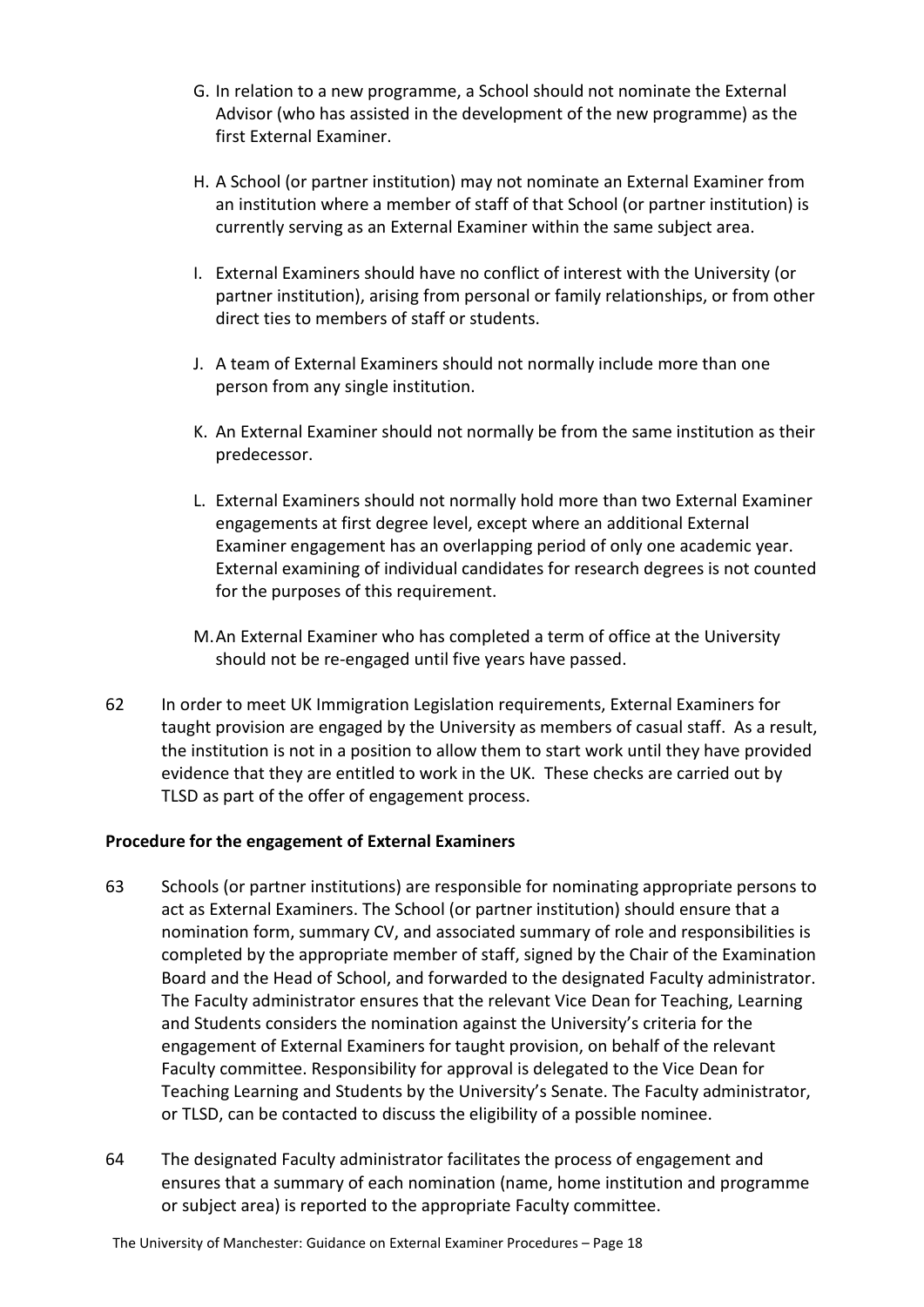- 65 Most nominations will be straightforward and the Vice Dean for Teaching, Learning and Students will be able to approve them on behalf of the Faculty committee. However, a Vice Dean for Teaching, Learning and Students who has any concerns about a particular nomination may refer it to the appropriate Faculty committee for wider consideration. The Faculty committee may subsequently refer the nomination to the Vice President (Teaching, Learning and Students) if the concerns remain unresolved. If the nomination is not approved by the Vice Dean for Teaching, Learning and Students, then it is the designated Faculty administrator's responsibility to write to the School/nominee explaining why.
- 66 Approved nominations should be emailed to TLSD for processing. The External Examiner's annual fee should be calculated using the External Examiner Fee Models (see **Section 6**). TLSD will be unable to process the External Examiner nomination if it has not been approved by the appropriate persons or does not have the fee amount stated clearly on it.
- 67 TLSD then processes the External Examiner nomination by adding the External Examiner's details to a central database of all engagements and sending an offer of engagement letter. Included with the offer letter are a copy for signature and return, and other information that is required in order to set the External Examiner up as a member of casual staff.
- 68 The number of External Examiners per programme should be sufficient to cover the full range of studies and to cope with the number of students. Programme External Examiners may also cover a group of cognate programmes.
- 69 External Examiners who have limited experience of higher education may be engaged if their presence is balanced by more experienced External Examiners for at least the first year of their engagement.
- 70 Engagements to a team of External Examiners should be staggered to ensure continuity.

# <span id="page-18-0"></span>**Additional information / amendments to an External Examiner engagement**

71 On occasion it may be necessary to add additional duties or make amendments to an External Examiner's engagement, for example a Programme Examiner taking on Subject duties. The process is similar to that of Nominating an External Examiner (see link to pro forma in **Section 6**).

# <span id="page-18-1"></span>**Publicising details of External Examiners to Students and External Examiner/Student contact**

72 Details of the name, position and home institution of External Examiner(s) are to be included within unit or programme information. Schools must make it clear that it is inappropriate for students to make direct contact with External Examiners, in particular regarding their individual performance in assessments, and that other appropriate mechanisms are available, such as lodging an appeal or a complaint or contacting the UMSU Advice Centre [or the Student Support Adviser.](http://www.manchester.ac.uk/study/experience/student-life/university/student-support/) In cases where a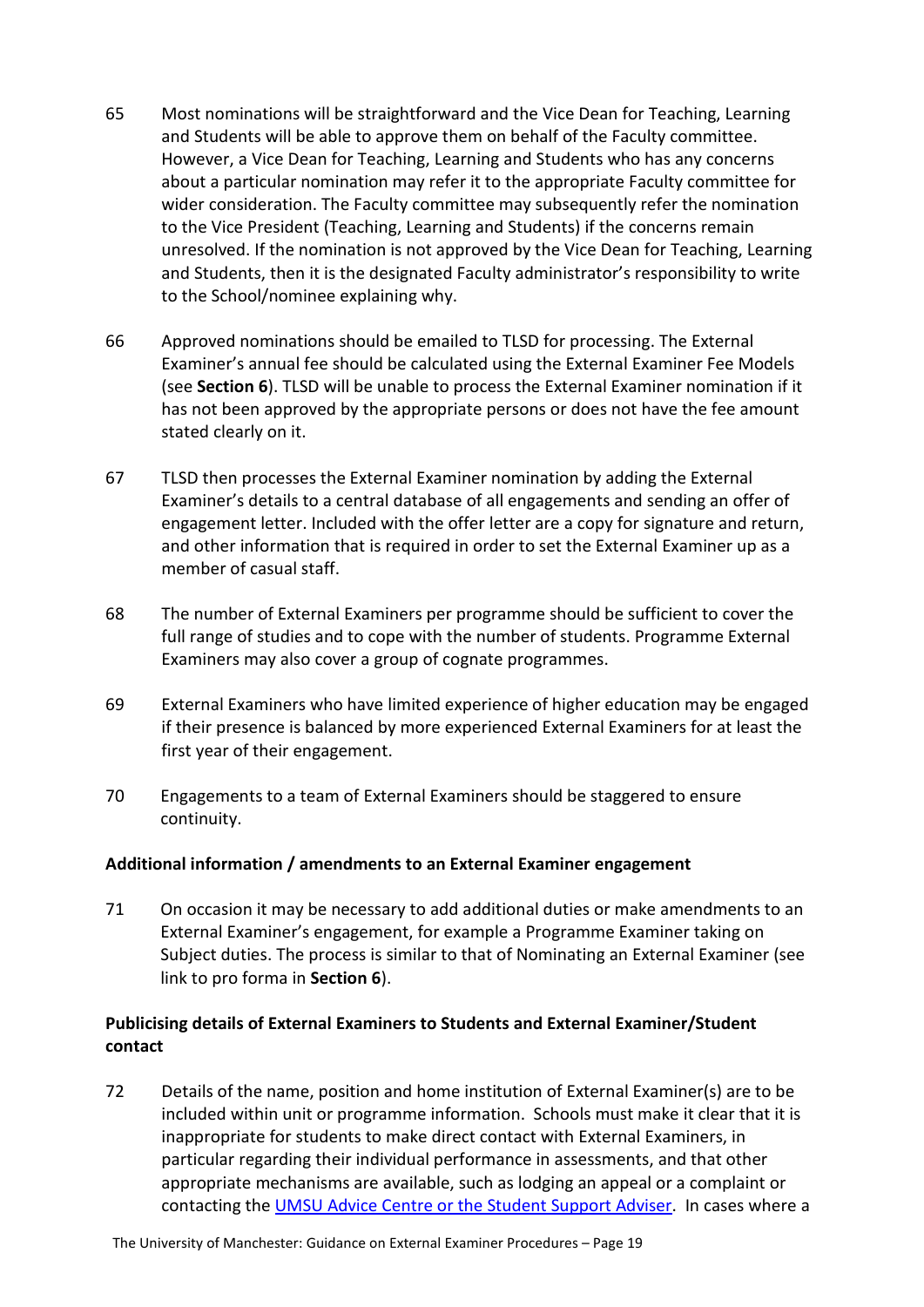student *does* contact an External Examiner directly, External Examiners have been requested not to respond. Instead, External Examiners should report the matter to their School contact who will then discuss with the student other avenues available to them.

#### <span id="page-19-0"></span>**Sharing External Examiner reports with Students**

73 Schools are required to share Programme External Examiners' reports with students. This should be done either through student representatives at appropriate groups or committees or other forums identified by the programme team or School. Discussion of External Examiner reports should be added as a standing item to the relevant group's agenda. Details of the reports and any actions taken in response to External Examiners' comments should be reported at this forum. The only reports that should not be made available to student representatives are those of a confidential nature that have been sent directly to the Vice President (Teaching, Learning and Students). If students require any further information regarding External Examiner reports, they should contact their student representatives in the first instance.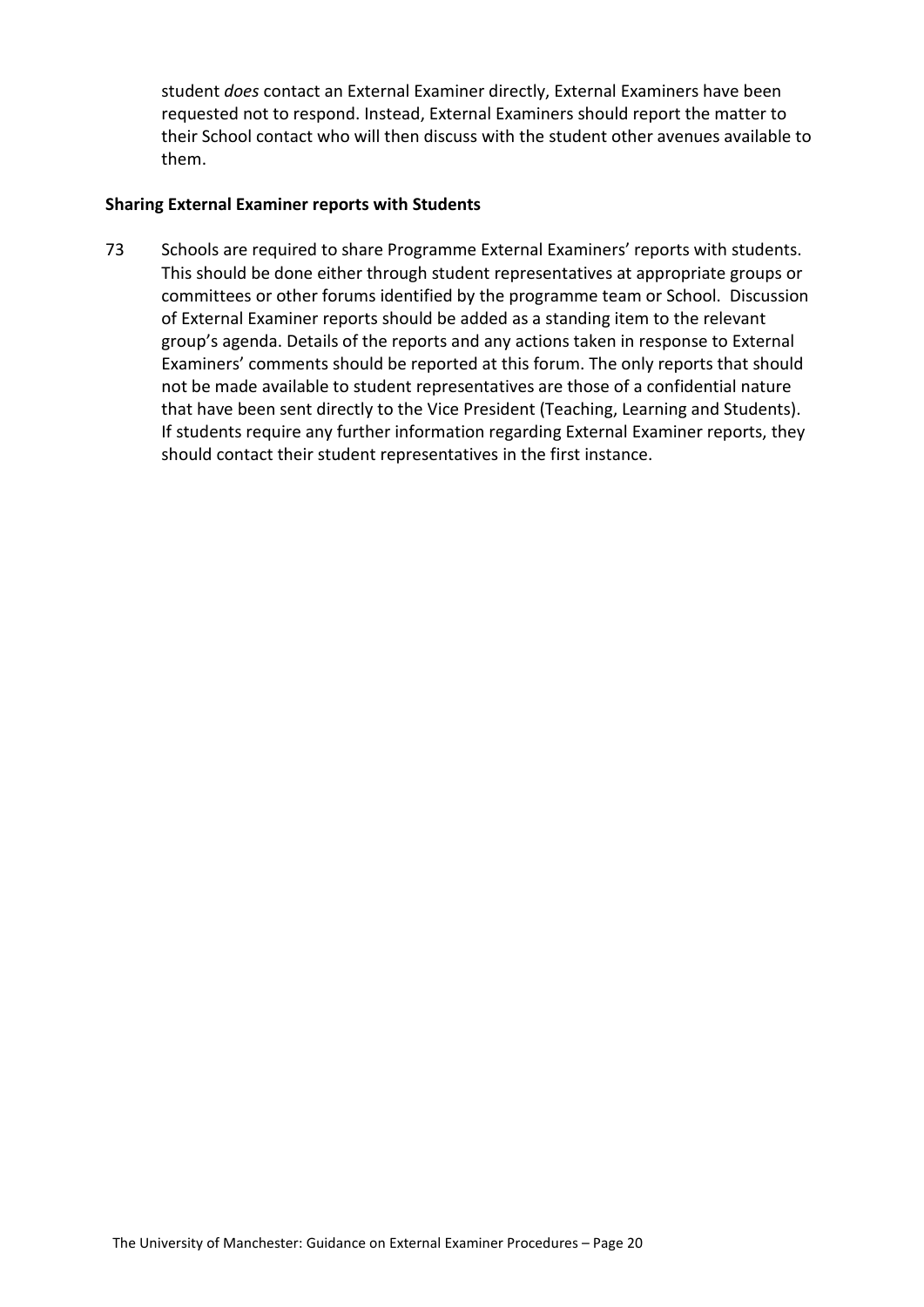## <span id="page-20-0"></span>**Section 5 - Information for External Examiners**

#### <span id="page-20-1"></span>**External Examiner Nomination**

- 74 When TLSD receive a new Nomination form from a Faculty, it processes it and sends an offer of engagement letter to the new External Examiner. Included with the offer letter are a copy for signature and return, and other information that is required in order to set the External Examiner up as a member of casual staff.
- 75 External Examiners are asked to confirm that they accept engagement and that they will fulfil the University's specified requirements. This entails the signing and returning of the copy letter. At this point External Examiners are also asked to certify that they have the right to work in the UK – without such proof, the University is unable to allow the External Examiner to undertake any work.
- 76 The forms requesting personal and bank details also need to be completed and returned to TLSD, as, without this information, fees cannot be processed.

#### <span id="page-20-2"></span>**External Examiner Annual Report**

- 77 External Examiner [report pro formas](https://www.staffnet.manchester.ac.uk/tlso/external-examiners/information-for-external-examiners-/annual-report-forms/) can be found on the TLSD website. There is one pro forma for Subject External Examiners, one for Programme External Examiners, and one for External Examiners with combined Programme and Subject duties. Programme teams should remind External Examiners to complete and submit report forms.
- 78 Completed, final External Examiner reports should emailed to TLSD at [external.examiners@manchester.ac.uk](mailto:external.examiners@manchester.ac.uk) no later than four weeks after the final Examination Board has been held (see paragraph **33** and **Table 2**). Once the report has been received, TLSD will send an acknowledgement email to the Examiner confirming receipt.

#### <span id="page-20-3"></span>**External Examiner Fees and Expenses**

- 79 Upon receipt of the External Examiner report, the Examiner's annual fee for that academic year will be processed. This fee payment can only be processed if TLSD has received the necessary paperwork as stated in paragraph **76**.
- 80 External Examiners' expenses are processed by TLSD on receipt of an expenses claim form (see **Section 6**), and all original receipts must be attached.
- 81 External Examiners who are retired will need to send their Certificate of Age Exception form to TLSD.
- 82 External Examiners based outside of the UK who do not wish to be paid their annual fee in pounds Sterling will need to provide their Bank Name, IBAN number and their preferred currency when returning the required form.